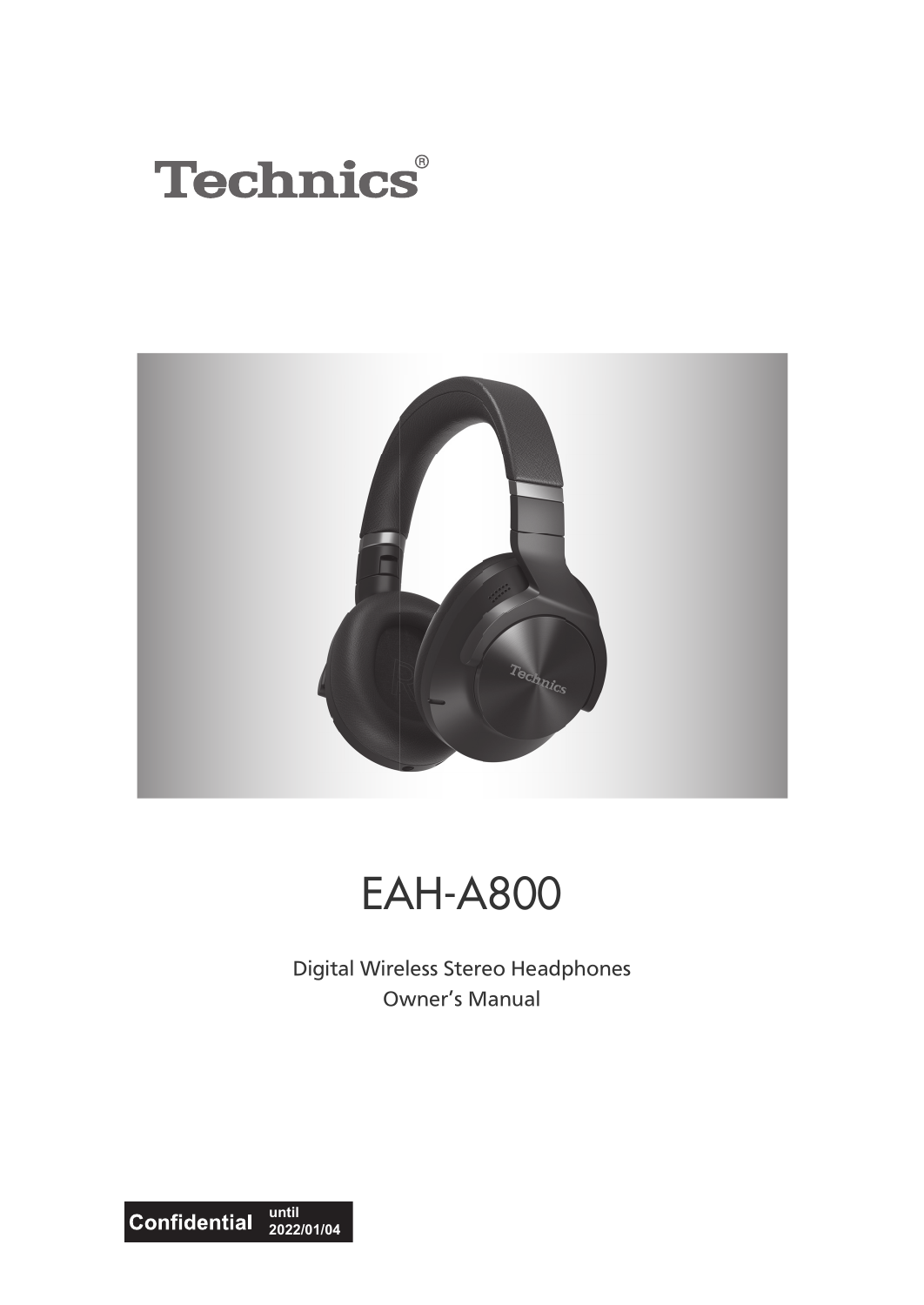Thank you for purchasing this product.

Please read these instructions carefully before using this product, and save this manual for future use.

**Register online at http://shop.panasonic.com/support (U.S. customers only)**

**If you have any questions, visit:** In the U.S.A.: http://shop.panasonic.com/support In Canada: www.panasonic.ca/english/support

## <span id="page-1-0"></span>**IMPORTANT SAFETY INSTRUCTIONS**

Read these operating instructions carefully before using the unit. Follow the safety instructions on the unit and the applicable safety instructions listed below. Keep these operating instructions handy for future reference.

- 1 Do not use this apparatus near water.
- 2 Protect the power cord from being walked on or pinched particularly at plugs, convenience receptacles, and the point where they exit from the apparatus.
- 3 Unplug this apparatus during lightning storms or when unused for long periods of time.
- 4 Refer all servicing to qualified service personnel. Servicing is required when the apparatus has been damaged in any way, such as power-supply cord or plug is damaged, liquid has been spilled or objects have fallen into the apparatus, the apparatus has been exposed to rain or moisture, does not operate normally, or has been dropped.
- 5 Clean only with dry cloth.

## <span id="page-1-1"></span>**Safety precautions**



A lithium ion battery that is recyclable powers the product you have purchased. Please call 1-800-8-BATTERY for information on how to recycle this battery.

For US and Canada only Pour les É.-U. et le Canada seulement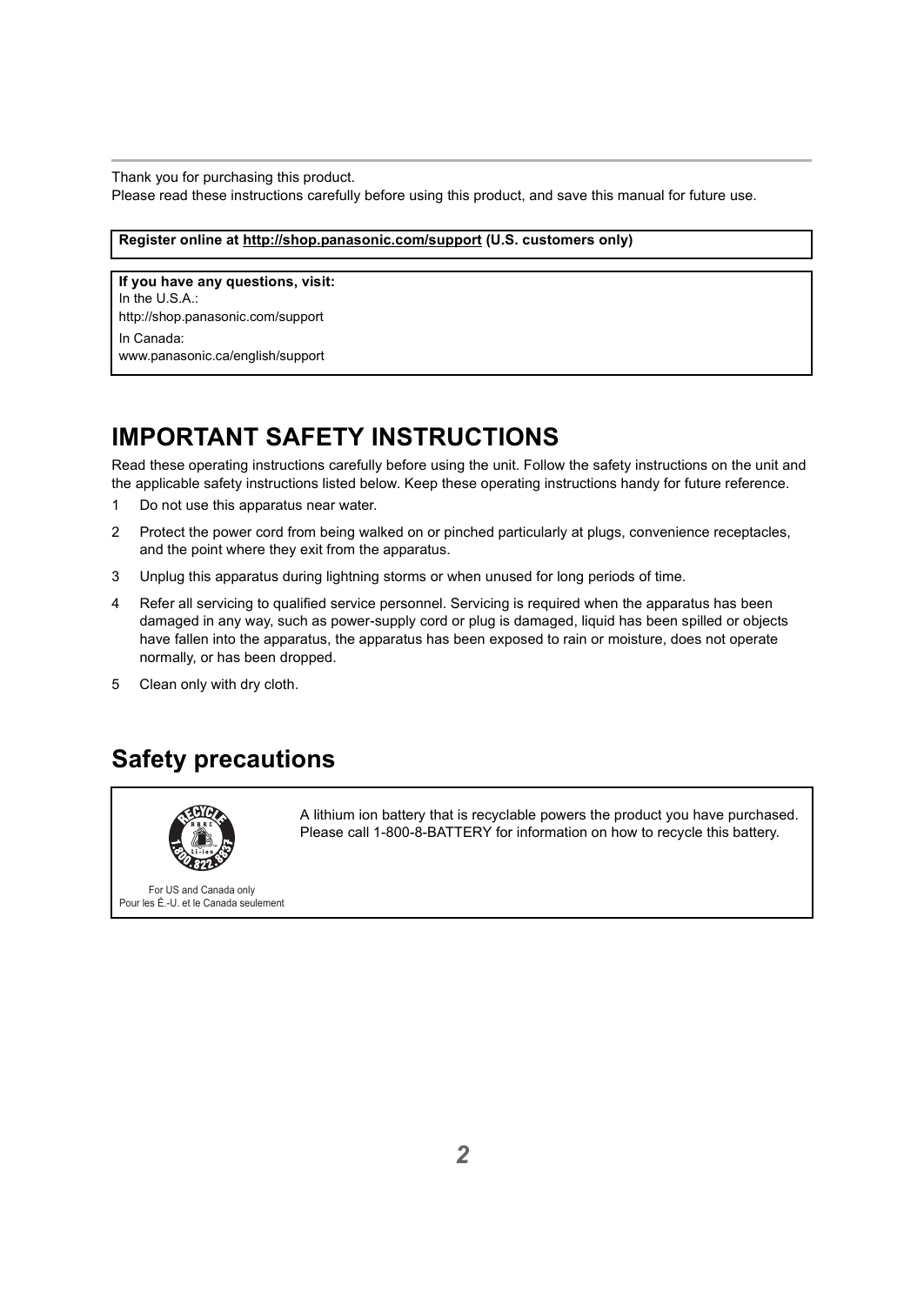#### **THE FOLLOWING APPLIES ONLY IN THE U.S.A. AND CANADA.**

This device complies with Part 15 of FCC Rules and Innovation, Science and Economic Development Canada's licence-exempt RSS(s). Operation is subject to the following two conditions:

(1) this device may not cause interference, and

(2) this device must accept any interference, including interference that may cause undesired operation. FCC ID: ACJ-EAH-A800

Model: EAH-A800

IC: 216A-EAHA800

This transmitter must not be co-located or operated in conjunction with any other antenna or transmitter.

#### **(For the U.S.A. only)**

This equipment complies with FCC radiation exposure limits set forth for an uncontrolled environment and meets the FCC radio frequency (RF) Exposure Guidelines as this equipment has very low levels of RF energy.

#### **(For Canada only)**

EAH-A800 has been tested and found to comply with ISED radiation exposure limits set forth for an uncontrolled environment and meets RSS-102 of the ISED radio frequency (RF) Exposure rules.

#### **THE FOLLOWING APPLIES ONLY IN THE U.S.A.**

#### **FCC Note:**

This equipment has been tested and found to comply with the limits for a Class B digital device, pursuant to Part 15 of the FCC Rules.

These limits are designed to provide reasonable protection against harmful interference in a residential installation. This equipment generates, uses, and can radiate radio frequency energy and, if not installed and used in accordance with the instructions, may cause harmful interference to radio communications. However, there is no guarantee that interference will not occur in a particular installation. If this equipment does cause harmful interference to radio or television reception, which can be determined by turning the equipment off and on, the user is encouraged to try to correct the interference by one or more of the following measures:

• Reorient or relocate the receiving antenna.

- Increase the separation between the equipment and receiver.
- Connect the equipment into an outlet on a circuit different from that to which the receiver is connected.
- Consult the dealer or an experienced radio/TV technician for help.

#### FCC Caution:

Any unauthorized changes or modifications to this equipment would void the user's authority to operate this device.

This device complies with Part 15 of the FCC Rules. Operation is subject to the following two conditions: (1) This device may not cause harmful interference, and (2) this device must accept any interference received, including interference that may cause undesired operation.

Supplier's Declaration of Conformity Trade Name: Technics Model No.: EAH-A800 Responsible Party: Panasonic Corporation of North America Two Riverfront Plaza, Newark, NJ 07102-5490

Support Contact: http://shop.panasonic.com/support

### **THE FOLLOWING APPLIES ONLY IN CANADA.**

CAN ICES-3(B)/NMB-3(B)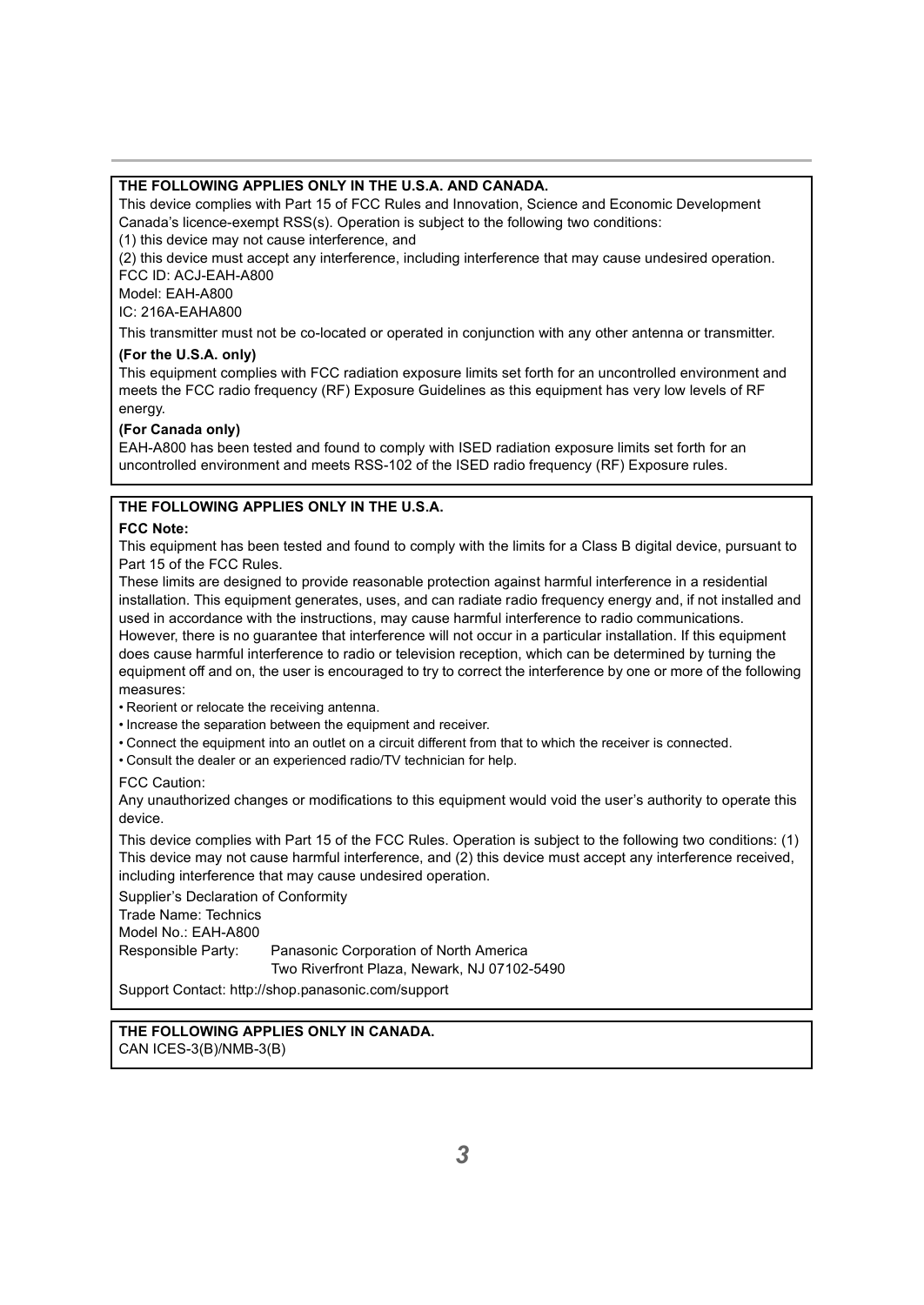#### ∫**Unit**

### **WARNING:**

**To reduce the risk of fire, electric shock or product damage,**

- **Do not expose this unit to rain, moisture, dripping or splashing.**
- **Do not expose units containing batteries to excessive heat (e.g., from storage in direct sunlight, fire or the like).**
- **Use only manufacturer's recommended accessories.**
- **Do not disassemble the product.**
- **Do not repair this unit by yourself. Refer servicing to qualified service personnel.**

#### **Avoid the use in the following conditions**

- High or low extreme temperatures during use, storage or transportation.
- Disposal of a battery into fire or a hot oven, or mechanically crushing or cutting of a battery, that can result in an explosion.
- Extremely high temperature and/or extremely low air pressure that can result in an explosion or the leakage of flammable liquid or gas.
- Do not place this unit near a heat source.
- Do not listen with this unit at high volume in places where you need to hear sounds from the surrounding environment for safety, such as at railroad crossings, and construction sites.
- Keep this unit away from something susceptible to the magnetism. Such devices as a clock may not operate correctly.
- When using this unit in an airplane, heed the instructions given by the airline company. Some airlines may forbid your using the unit. For further details, contact the airline you will be flying with.
- Do not wear the headphones while charging.
- Contains small parts which may be a choking hazard. Not suitable for children under age 3.
- This product contains magnetic material. Consult your physician on whether this might affect your implantable medical device.
- Keep the airplane adaptor out of reach of children to prevent swallowing.
- Proper charging is not possible if there is dust or droplets of water on the charging terminal of the headphones. Remove the dust or water droplets before charging.
- Be aware that this unit may get warm while charging or immediately after charging. Depending on your constitution and health status, putting the headphones on may trigger adverse reactions such as skin redness, itching, and rash if the headphones have just been disconnected from the power source and are still warm.
- Do not use any other USB charging cords except the supplied one.
- Do not use any other detachable cords except the supplied one.

#### ∫**Battery**

- Do not heat or expose to flame.
- Do not leave the battery in a car exposed to direct sunlight for a long period of time with doors and windows closed.
- Battery mishandling can cause electrolyte leakage which can damage items the leaked fluid comes into contact with. If electrolyte leaks from the battery, consult your dealer. Wash thoroughly with water if electrolyte comes in contact with any part of your body.
- When disposing of the battery, please contact your local authorities or dealer and ask for the correct method of disposal.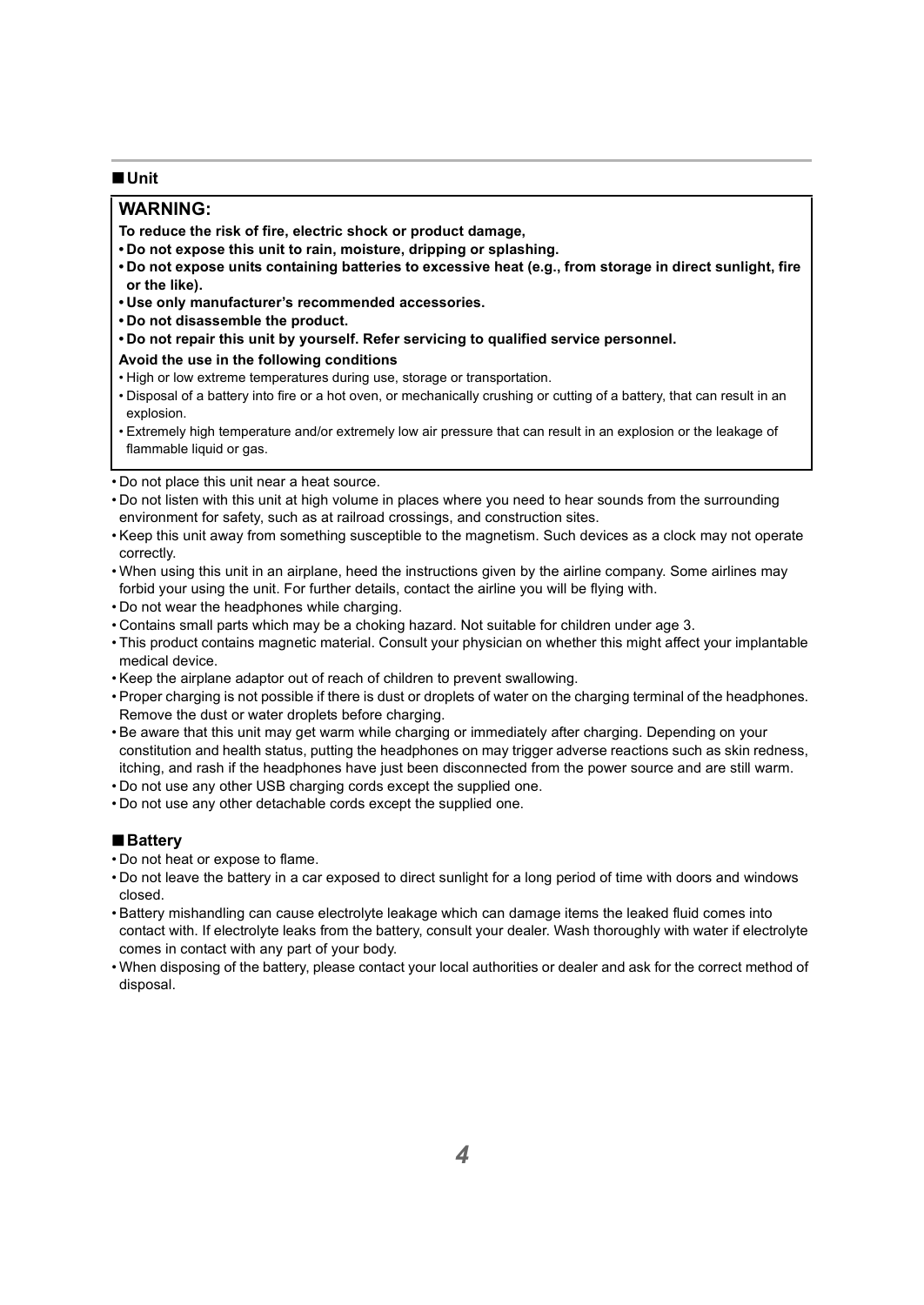#### ∫**Allergies**

- Discontinue use if you experience discomfort with the ear pads or any other parts that directly contact your skin.
- Continued use may cause rashes or other allergic reactions.

### ∫**Precautions for listening with the Headphones**

- Excessive sound pressure from earphones and headphones can cause hearing loss.
- Do not use your headphones at a high volume. Hearing experts advise against continuous extended play.
- If you experience a ringing in your ears, reduce volume or discontinue use.
- Do not use while operating a motorised vehicle. It may create a traffic hazard and is illegal in many areas.
- You should use extreme caution or temporarily discontinue use in potentially hazardous situations.
- Do not use the headphones if they emit any loud unusual noise. If this happens, turn the headphones off and contact customer service.
- Remove headphones immediately if you experience a warming sensation or loss of audio.
- The headphones do not play audio while charging.

This unit may receive radio interference caused by mobile telephones during use. If such interference occurs, please increase separation between this unit and the mobile telephone.

Use only the supplied USB charging cord when connecting to a computer.

The symbols on this product (including the accessories) represent the following:

 $=$  : DC

Í : Standby

I : ON



4004466

**Intertek** 

Conforms to UL STD 62368-1. Certified to CAN/CSA STD C22.2 No.62368-1. Conforme à la norme CAN/CSA C22.2 No.62368-1.

- 1 Remove the left ear pad to view certification information.
- 2 Certification information  $(\bigcirc)$  is indicated on the speaker plate portion, which becomes visible when the left ear pad (L side) is removed.
- 3 To attach the ear pad, insert the clips  $\bigcirc$  into the matching parts  $\bigcirc$  on the ear pad. (There are 6 clips)

If you pull the ear pad too much, the ear pad can tear.

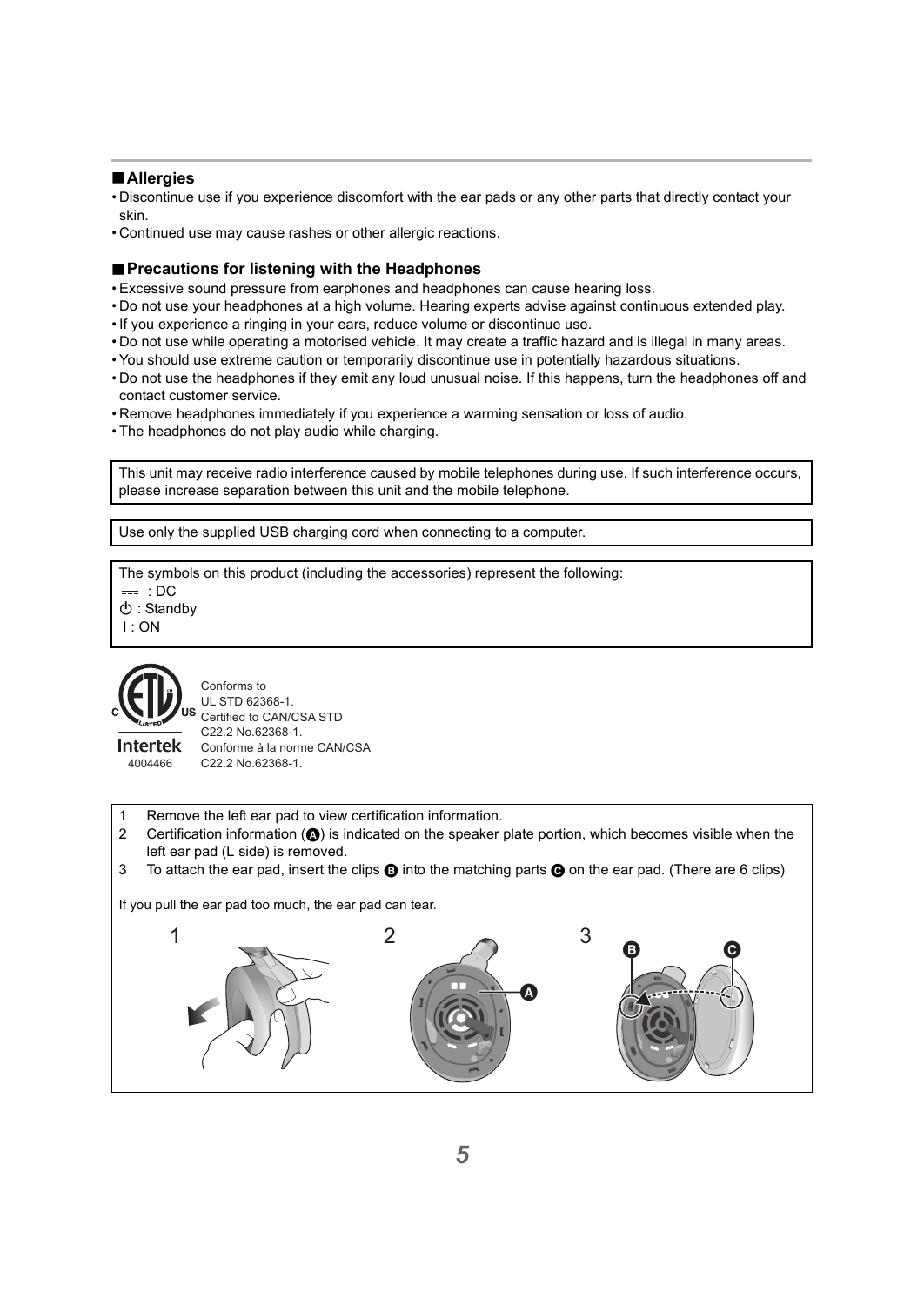## <span id="page-5-0"></span>**About Bluetooth®**

**Panasonic bears no responsibility for data and/or information that is compromised during a wireless transmission.**

#### ∫**Frequency band used**

This unit uses the 2.4 GHz frequency band.

#### ∫**Certification of this unit**

- This unit conforms to frequency restrictions and has received certification based on frequency laws. Thus, a wireless permit is not necessary.
- The actions below are punishable by law in some countries:
	- Taking apart/modifying this unit.
	- Removing specification indications.

#### ∫**Restrictions of use**

- Wireless transmission and/or usage with all Bluetooth® equipped devices is not guaranteed.
- All devices must conform to standards set by Bluetooth SIG, Inc.
- Depending on the specifications and settings of a device, it can fail to connect or some operations can be different.
- This unit supports Bluetooth® security features. But depending on the operating environment and/or settings, this security may not be sufficient. Transmit data wirelessly to this unit with caution.
- This unit cannot transmit data to a Bluetooth® device.

### ∫**Range of use**

Use this unit at a maximum range of 10 m (33 ft).

The range can decrease depending on the environment, obstacles or interference.

#### ∫**Interference from other devices**

- This unit may not function properly and troubles such as noise and sound jumps may arise due to radio wave interference if this unit is located too close to other Bluetooth® devices or the devices that use the 2.4 GHz band.
- This unit may not function properly if radio waves from a nearby broadcasting station, etc. is too strong.

#### ∫**Intended usage**

- This unit is for normal, general use only.
- Do not use this system near an equipment or in an environment that is sensitive to radio frequency interference (example: airports, hospitals, laboratories, etc).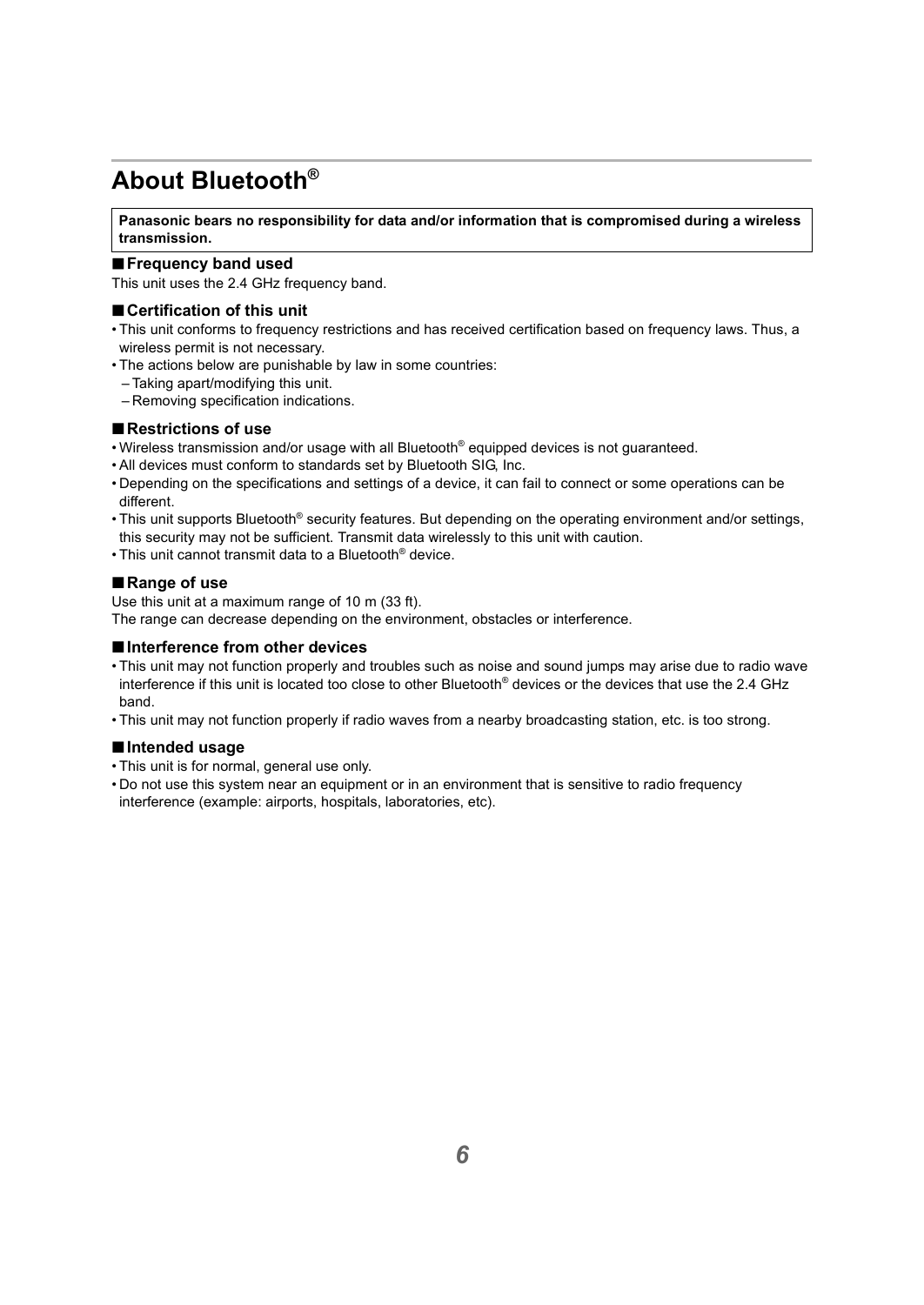## **Table of contents**

### Before use

### Preparation

| • Pairing procedure - When pairing your headphones first time with a Bluetooth® device 13 |  |
|-------------------------------------------------------------------------------------------|--|

### Operation

### Other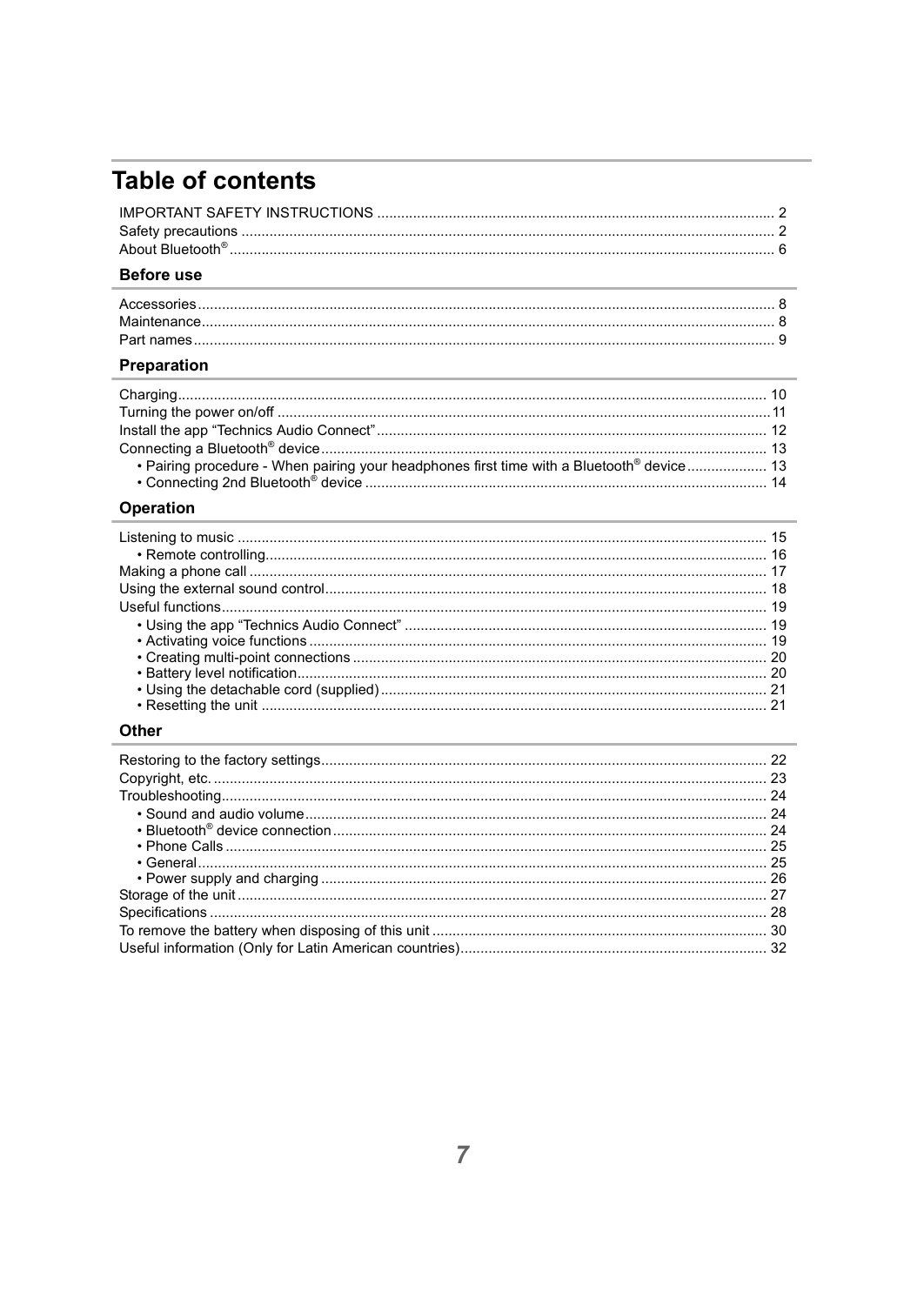## <span id="page-7-0"></span>**Expressions used in this document**

- Pages to be referred to are indicated as " $\rightarrow$  00".
- The product illustrations may differ from the actual product.

## <span id="page-7-1"></span>**Accessories**

Please check and identify the supplied accessories.

**To order accessories, contact the dealer from whom you have made your purchase.**

- **1 x Carrying case**
- **1 x USB charging cord**
- **1 x Detachable cord**
- **1 x Airplane adaptor**

#### **Only for U.S.A.:**

**To order accessories, refer to "Limited Warranty (ONLY FOR U.S.A.)" on "Safety Instructions".**

## <span id="page-7-2"></span>**Maintenance**

Clean this unit with a dry and soft cloth.

- When the unit is very dirty, wipe off the dirt with a cloth that has been dipped in water and well wrung, then wipe with a dry cloth.
- Do not use solvents including benzine, thinner, alcohol, kitchen detergent, a chemical wiper, etc. This might cause the exterior case to be deformed or the coating to come off.

Keeping the battery performance.

• During the long period of disuse, full charge this unit once every 6 months to keep the battery performance.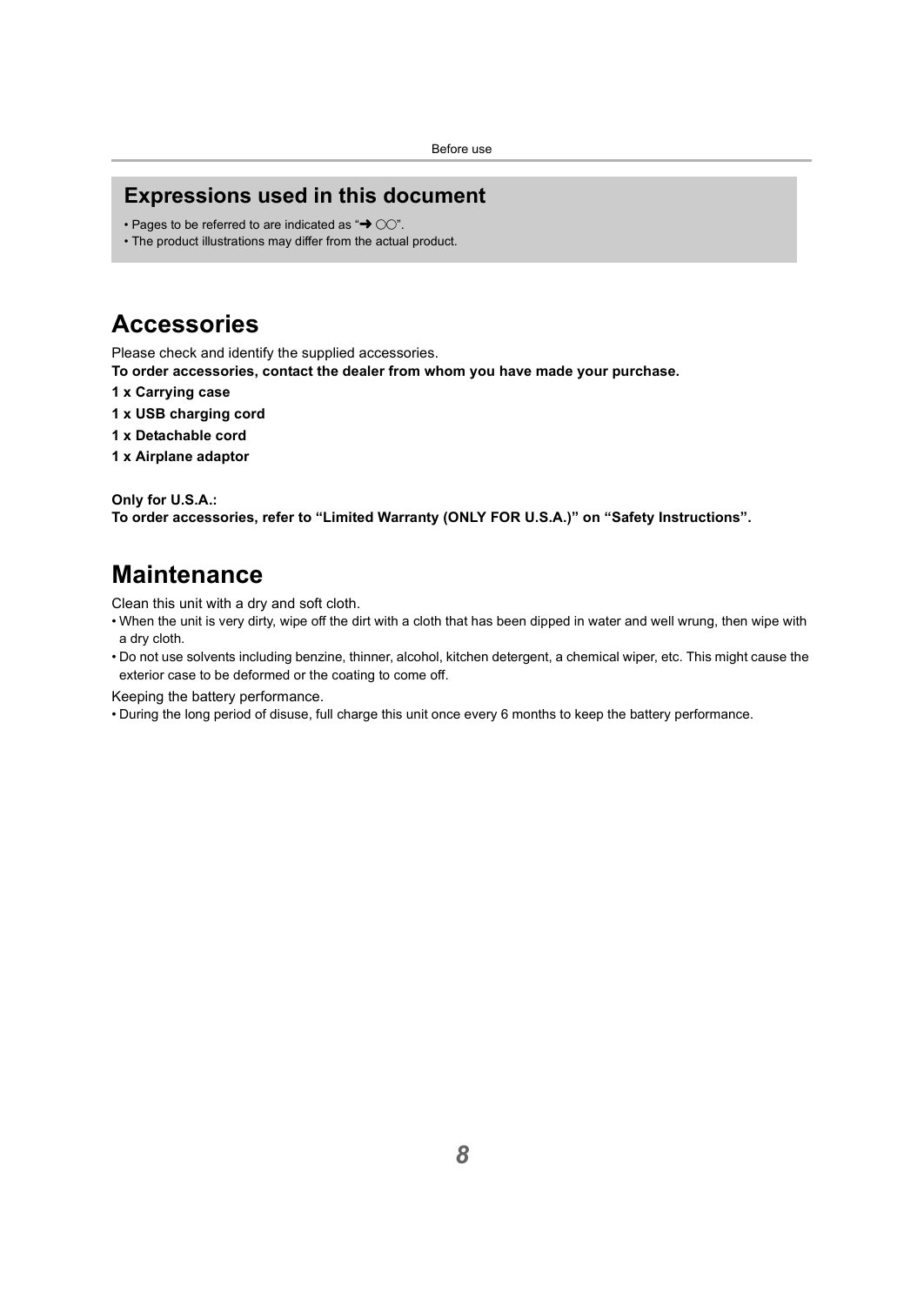## <span id="page-8-0"></span>**Part names**



- 1 Touch sensor
	- Touch this sensor to switch the external sound control mode.
	- The touch sensor responds to operations only when this unit is worn.
- 2  $[I+1]$  button
- 3 Multi function button
	- You can perform a variety of operations by pressing this button.
- $4$  [-1 button
- 5 [少/l] button<sup>\*1</sup>
- 6 LED indicator<sup>\*2</sup>
	- Lights or blinks to indicate the status of this unit.

\*1 (小) : Standby/ON

\*2 Examples of lighting/blinking patterns

- 7 Charging terminal (DC IN)
	- Connect the USB charging cord (supplied) to this terminal when charging.  $\leftrightarrow$  [10, "Charging"\)](#page-9-1)
- 8 Audio input terminal
	- This unit can be used as normal headphones by connecting the detachable cord (supplied).
- 9 Ear pads
- 10 Raised dot indicating the left side
- 11 Microphones for noise canceling
- 12 Microphones for calls

| Lighting (red)                       | Charging is in progress                                                                                                                       |
|--------------------------------------|-----------------------------------------------------------------------------------------------------------------------------------------------|
| Lighting alternately in blue and red | Bluetooth <sup>®</sup> pairing (registration) standby                                                                                         |
| Blinking slowly (blue) <sup>3</sup>  | Bluetooth <sup>®</sup> connection standby                                                                                                     |
| (blue) $3^$                          | Blinking twice about every 2 seconds $\vert$ A Bluetooth <sup>®</sup> pairing (registration) has been established or a call is in<br>progress |
| Blinking (blue) <sup>*3</sup>        | A call is being received                                                                                                                      |

\*3 The battery is low when it is blinking in red.  $\rightarrow$  [20, "Battery level notification"\)](#page-19-1)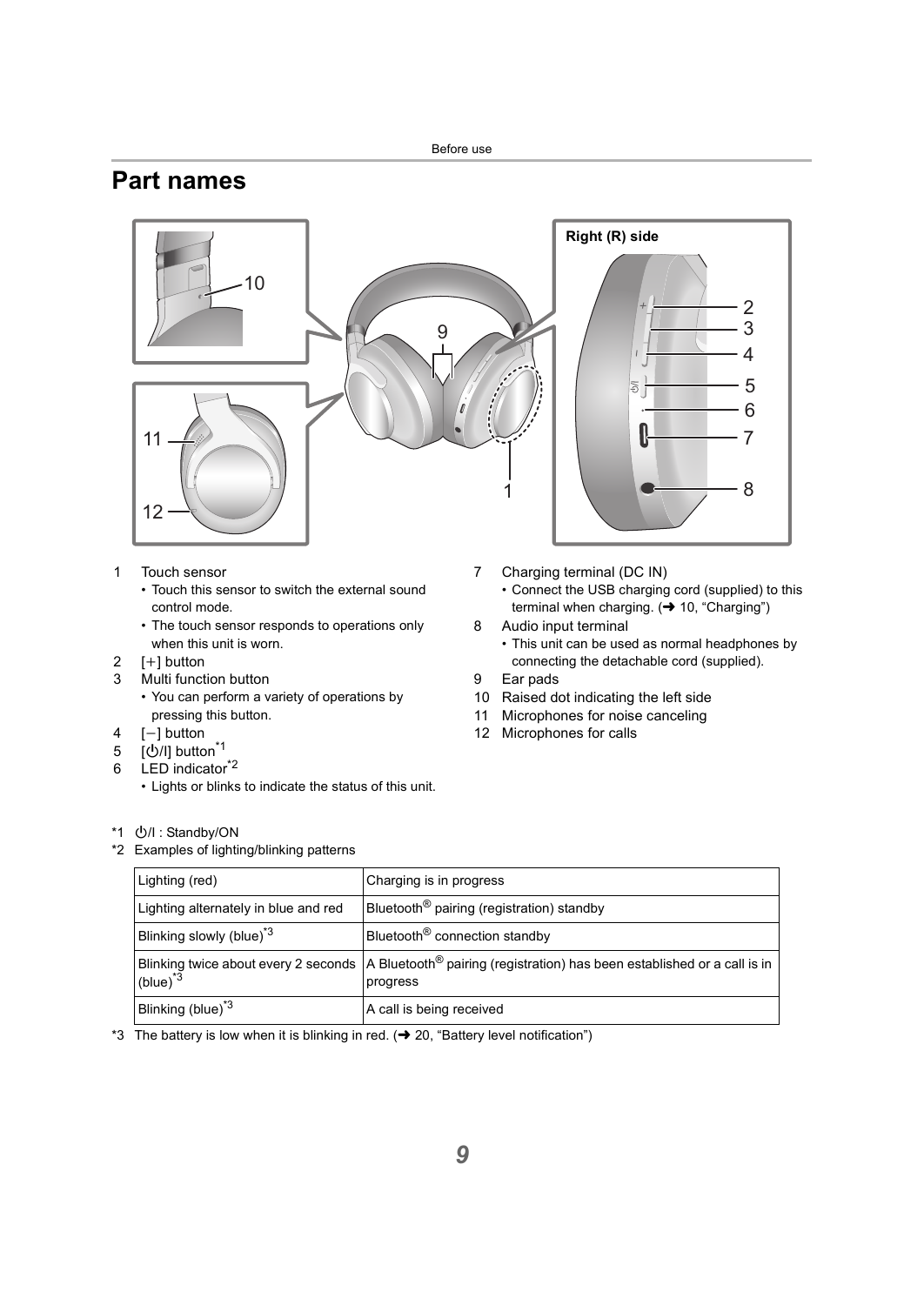## <span id="page-9-1"></span><span id="page-9-0"></span>**Charging**

The rechargeable battery (installed in the unit) is not charged initially. Charge the battery before using the unit.

- Proper charging is not possible if there is dust or droplets of water on the charging terminal of the headphones. Remove the dust or water droplets before charging.
- Be aware that this unit may get warm while charging or immediately after charging. Depending on your constitution and health status, putting the headphones on may trigger adverse reactions such as skin redness, itching, and rash if the headphones have just been disconnected from the power source and are still warm.

### **Use the USB charging cord (supplied) (**B**) to connect this unit to a 5.0 V power source (1200 mA or higher) (**C**).**

- A: LED indicator
- B: USB charging cord (supplied)
	- Check the direction of the terminals and plug in/out straight holding onto the plug. (It may result in malfunction by the deforming of the terminal if it is plugged in obliquely or in wrong direction.)
- $\Theta$ **:** Power source (e.g., AC adaptor)
	- Power source (e.g., AC adaptor) is indicated as AC adaptor in the text.
- The LED indicator lights in red when charging is in progress. When charging is completed, the LED indicator will go out.
- It takes approx. 3 hours to charge the battery from empty to full.



- Charge in a room temperature between 10 °C and 35 °C (50 °F and 95 °F). Outside of this temperature range, charging may stop and the LED indicator may go out.
- It is not possible to turn the power on or connect to Bluetooth<sup>®</sup> devices during charging.
- Do not use any other USB charging cords except the supplied one. Doing so may cause malfunction.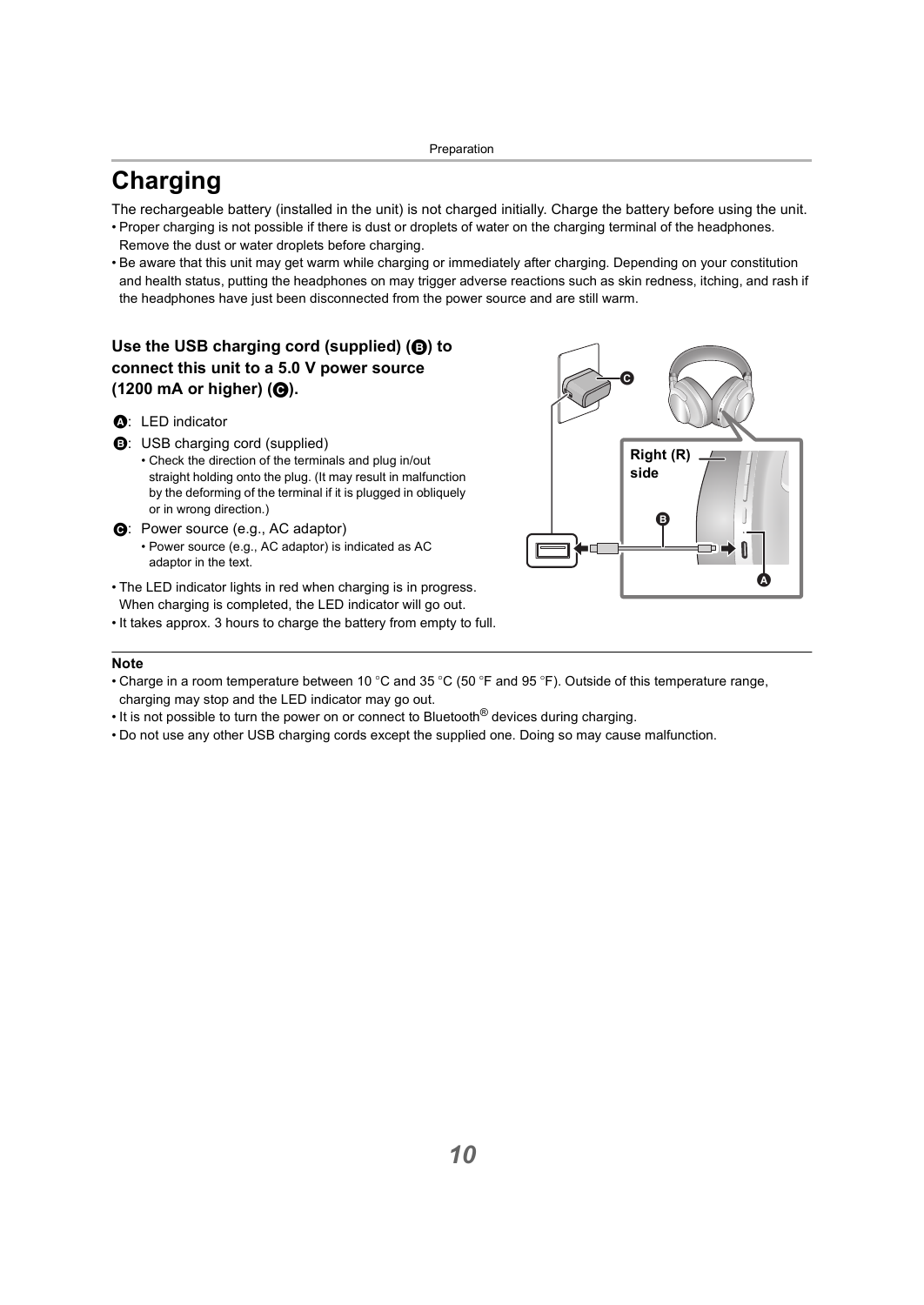## <span id="page-10-0"></span>**Turning the power on/off**

### In the power-off state, press and hold  $[\bigcirc\theta]$  of this unit for **approx. 2 seconds until the LED indicator lights for 1 second.**

- **❹**: [少/l] button
- **B:** LED indicator

• A beep will sound, and the LED indicator will blink slowly.

### ■ To turn the power off

Press and hold  $[\bigcirc\!/\!\!/]$  for approximately 2 seconds. A tone and English guidance message will be heard, and the power will be turned off.

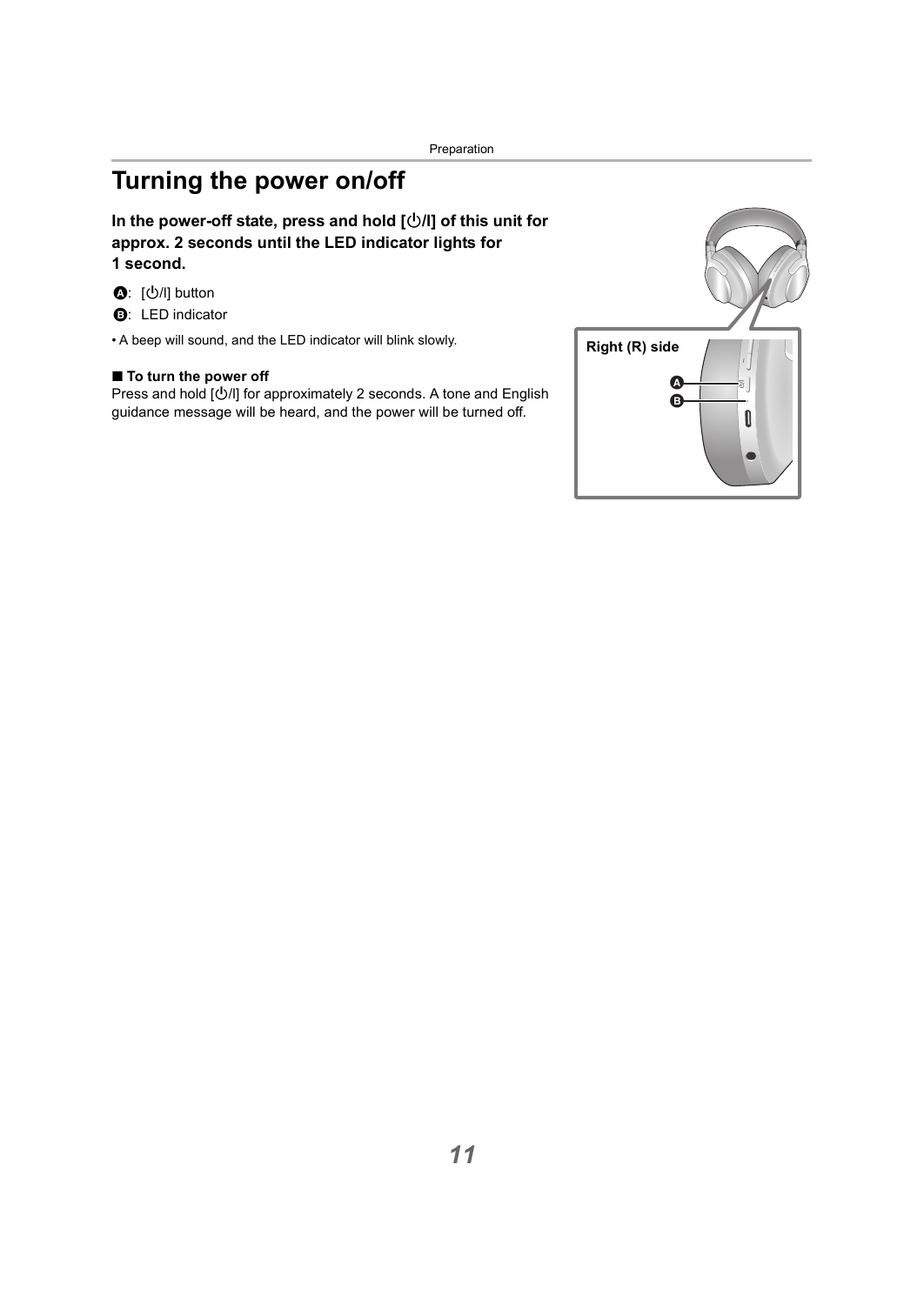## <span id="page-11-0"></span>**Install the app "Technics Audio Connect"**

By creating a Bluetooth<sup>®</sup> connection with a smartphone or tablet installed with the "Technics Audio Connect" app (free of charge), you can enjoy a wide variety of features, such as the following:

- Software updates
- Change the functions assigned to the touch sensors (Customization of touch sensor)
- Customization of various settings (Connection mode setting/Auto power off setting/Guidance language setting, etc.)
- Check remaining battery charge
- Access to this document

#### **Preparation**

• Turn on the unit.

### **1 Download the "Technics Audio Connect" app (free of charge) to the smartphone or tablet.**



Android: Google Play



iOS: App Store







### **2 Start up the "Technics Audio Connect" app.**

• Follow the on-screen instructions to operate.

- Always use the latest version of the "Technics Audio Connect" app.
- There may sometimes be changes made to the operating procedures, displays, etc., on the "Technics Audio Connect" app. Refer to the support site for details.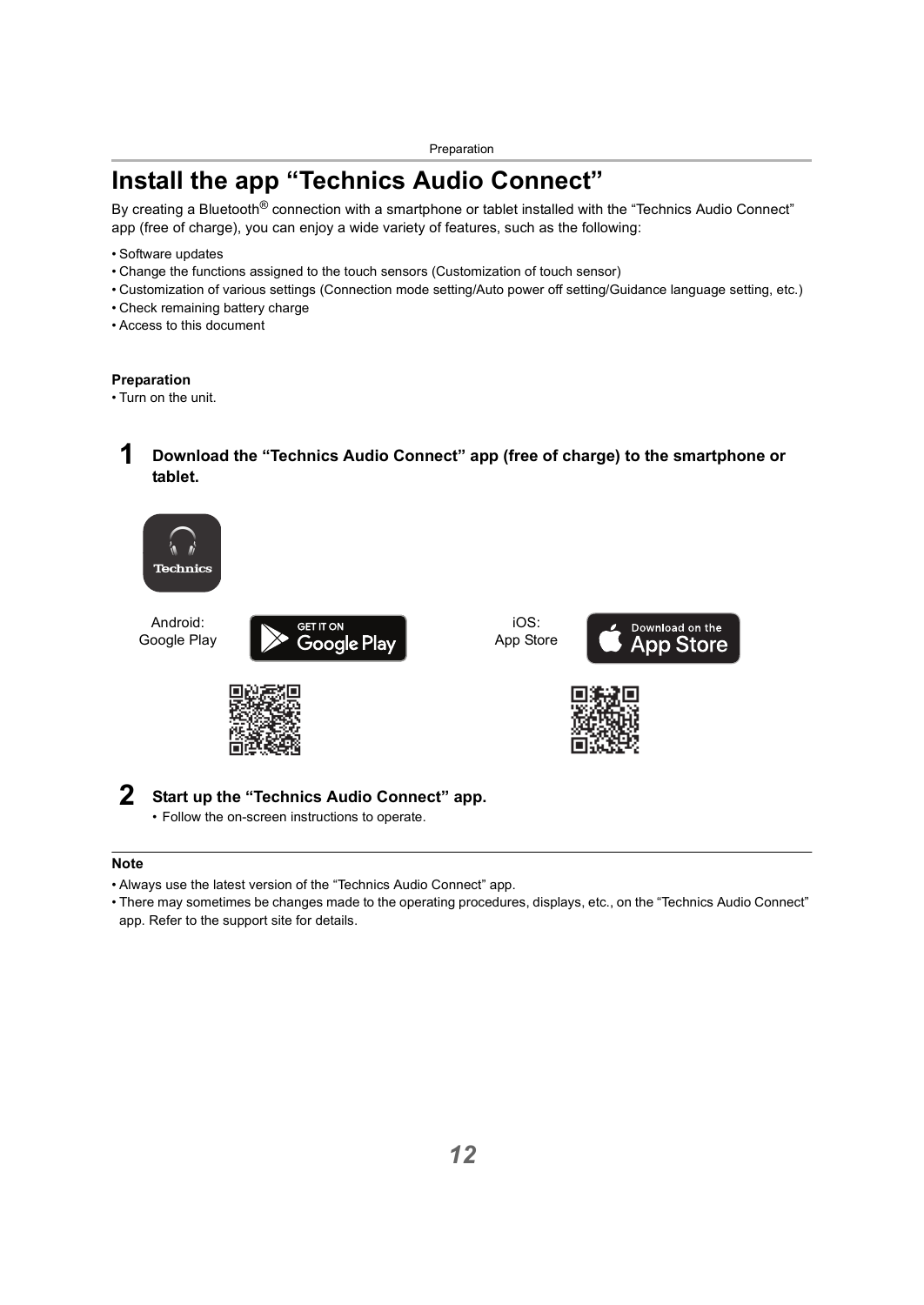## <span id="page-12-0"></span>**Connecting a Bluetooth® device**

#### **Preparation**

- Place the Bluetooth<sup>®</sup> device within approx. 1 m  $(3.3 \text{ ft})$  from the unit.
- Check the device operation using its operation instructions as required.
- Using the "Technics Audio Connect" app (free of charge) makes connecting with Bluetooth<sup>®</sup> simple.

<span id="page-12-1"></span>**Pairing procedure - When pairing your headphones first time with a Bluetooth® device**

**1 In the power-off state, press and hold [**Í**/l] of this unit for approx. 2 seconds until the LED indicator lights for 1 second.**

• The LED indicator will light alternately in blue and red. Note: The LED indicator lights (Red/blue) to indicate that the unit is in pairing mode.

**2 Turn on the power of the Bluetooth® device, and enable the Bluetooth® function.**

### **3 Select "EAH-A800" from the Bluetooth® device's menu.**

- A BD address (Bluetooth $^{\circledR}$  Device address: an alphanumeric character string that is displayed by and unique to the device) may be displayed before "EAH-A800" is displayed.
- If prompted for a passkey, input the passkey "0000 (four zeros)" of this unit.
- When the LED indicator blinks (blue)\* twice at approximately 2 second intervals, pairing has been completed and connection has been established.



\* The battery is low when it is blinking in red.

### **4 Confirm that this unit and the Bluetooth® device are connected.**

- If the connection with the device does not complete within 5 minutes, the pairing mode on this unit cancels and they transition to connection standby mode. Perform pairing again.
- This unit remembers the device lastly connected. The unit may connect automatically after turning on the power of this unit.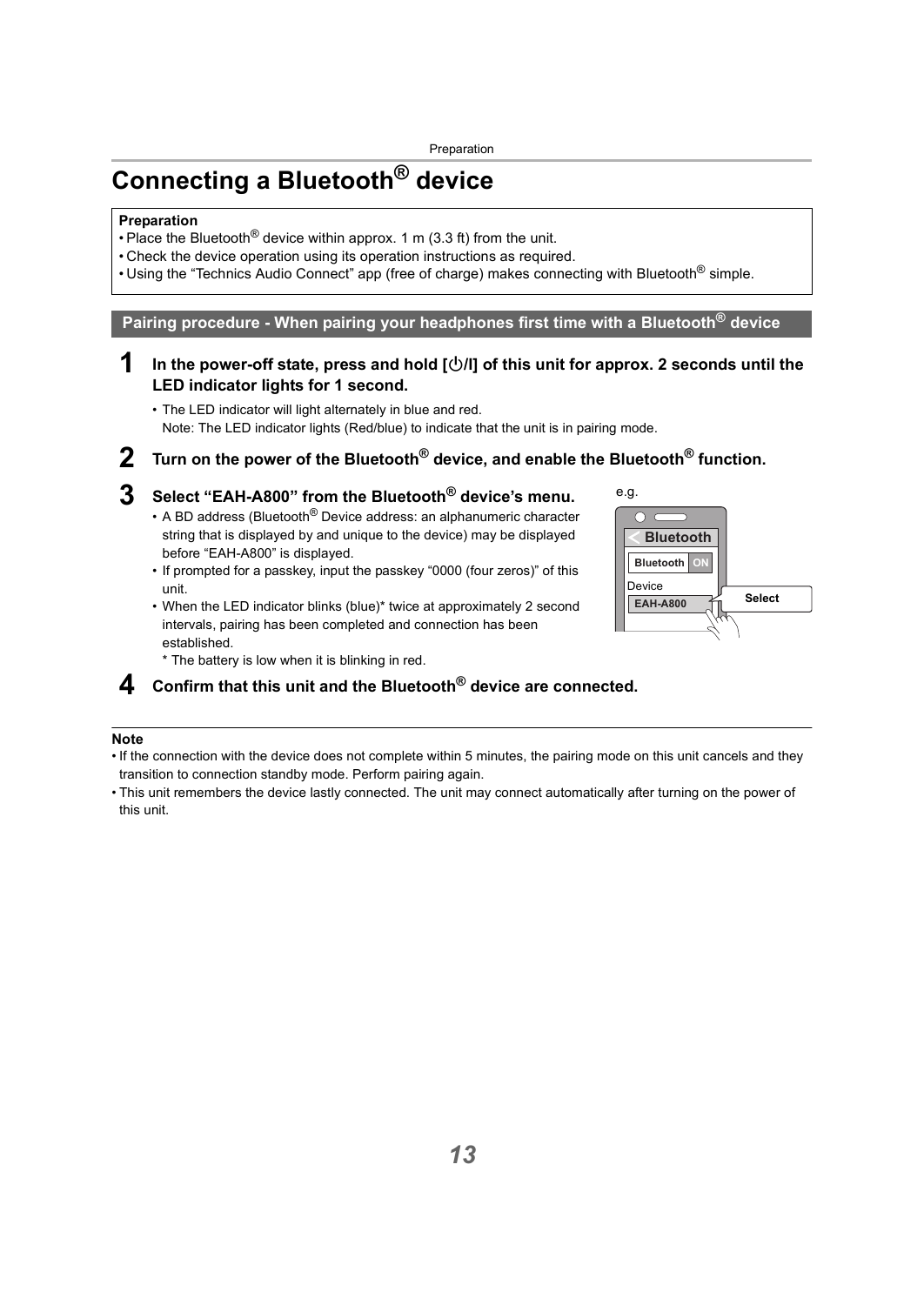### <span id="page-13-0"></span>**Connecting 2nd Bluetooth® device**

- **1 In the power-off state, press and hold [**Í**/l] for at least 7 seconds until the LED indicator lights alternately in blue and red.**
	- Wait about 5 seconds after you turn off the power of the unit.
	- The LED indicator lights (Red/blue) to indicate that the unit is in pairing mode.
- **2 Perform steps 2 and 3 of "Pairing procedure When pairing your headphones first time with a Bluetooth<sup>®</sup> device". (→ [13\)](#page-12-1)** 
	- When the LED indicator (blue) blinks twice every approx. 2 seconds, pairing (registration) is completed. (Connection established)

- You can pair a maximum of 10 Bluetooth® devices with this unit. When you pair a device after the maximum has been exceeded, previous devices are overwritten. To use overwritten devices again, do the pairing again.
- It is easier to pair if you disable the Bluetooth<sup>®</sup> function of the first device when pairing with a device after the first.
- If the connection with the device does not complete within 5 minutes, the pairing mode on this unit cancels and they transition to connection standby mode. Perform pairing again.
- This unit remembers the device lastly connected. The unit may connect automatically after turning on the power of this unit.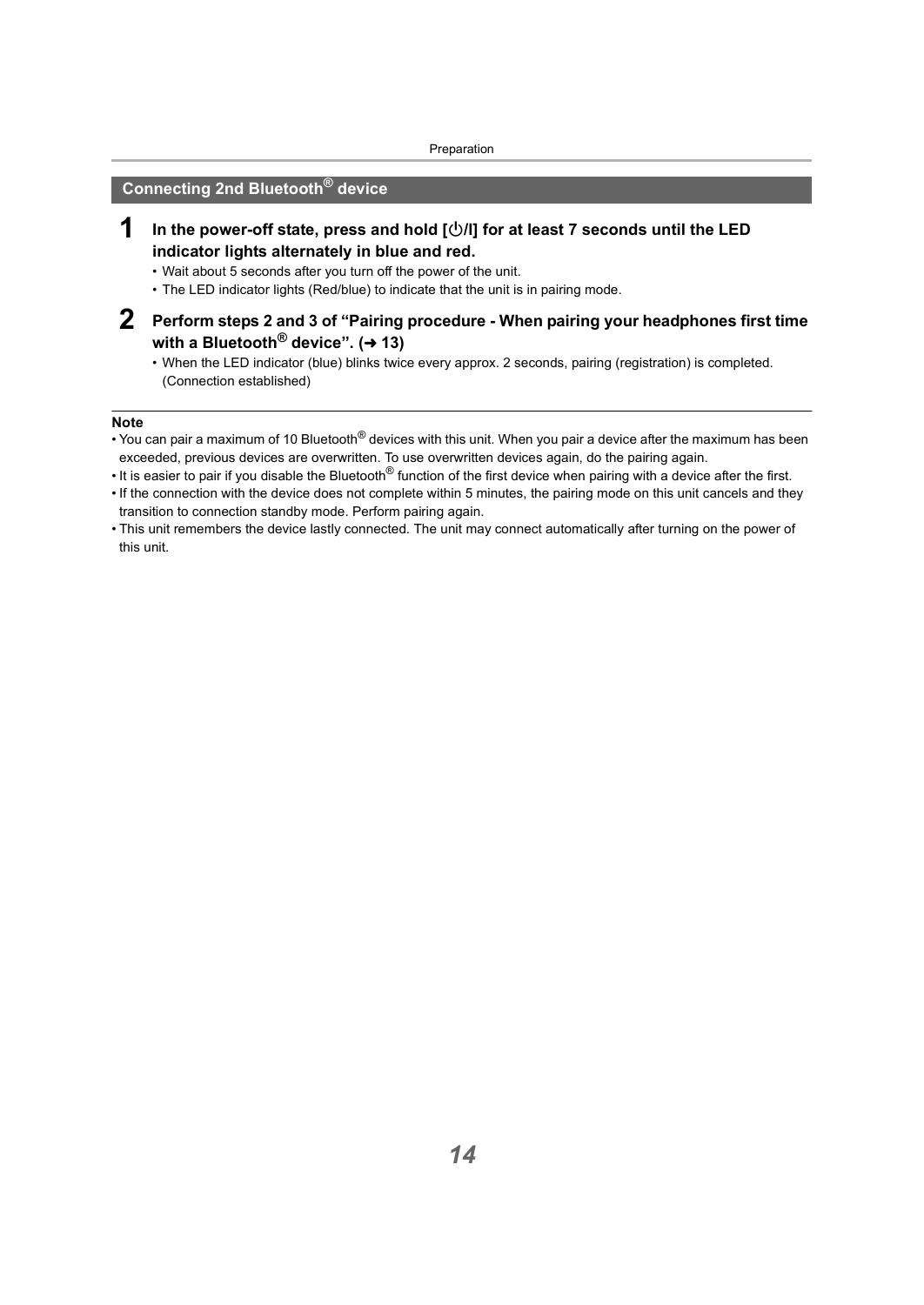## <span id="page-14-1"></span><span id="page-14-0"></span>**Listening to music**

If the Bluetooth<sup>®</sup> compatible device supports the "A2DP" and "AVRCP" Bluetooth<sup>®</sup> profiles, music can be played back with remote control operations on the unit.

- A2DP (Advanced Audio Distribution Profile): Transmits audio to the unit.
- AVRCP (Audio/Video Remote Control Profile): Allows remote control of the device using the unit.

## **1** Connect the Bluetooth<sup>®</sup> device and the unit. (→ 13, "Connecting a Bluetooth<sup>®</sup> device")

## **2 Select and play the music or the video on the Bluetooth® device.**

- The unit's headphones will output the music or the audio of the video being played back.
- Operating time may become shorter depending on the usage conditions.

#### ∫ **Attention**

- The unit might leak sound depending on the volume level.
- When the volume is increased to near maximum level, music may sound distorted. Decrease the volume until the distortion is cleared.

#### **Note**

• Playback will pause when you take off this unit. Even after you take off the headphones, music playback will resume if you put it on again within 60 seconds.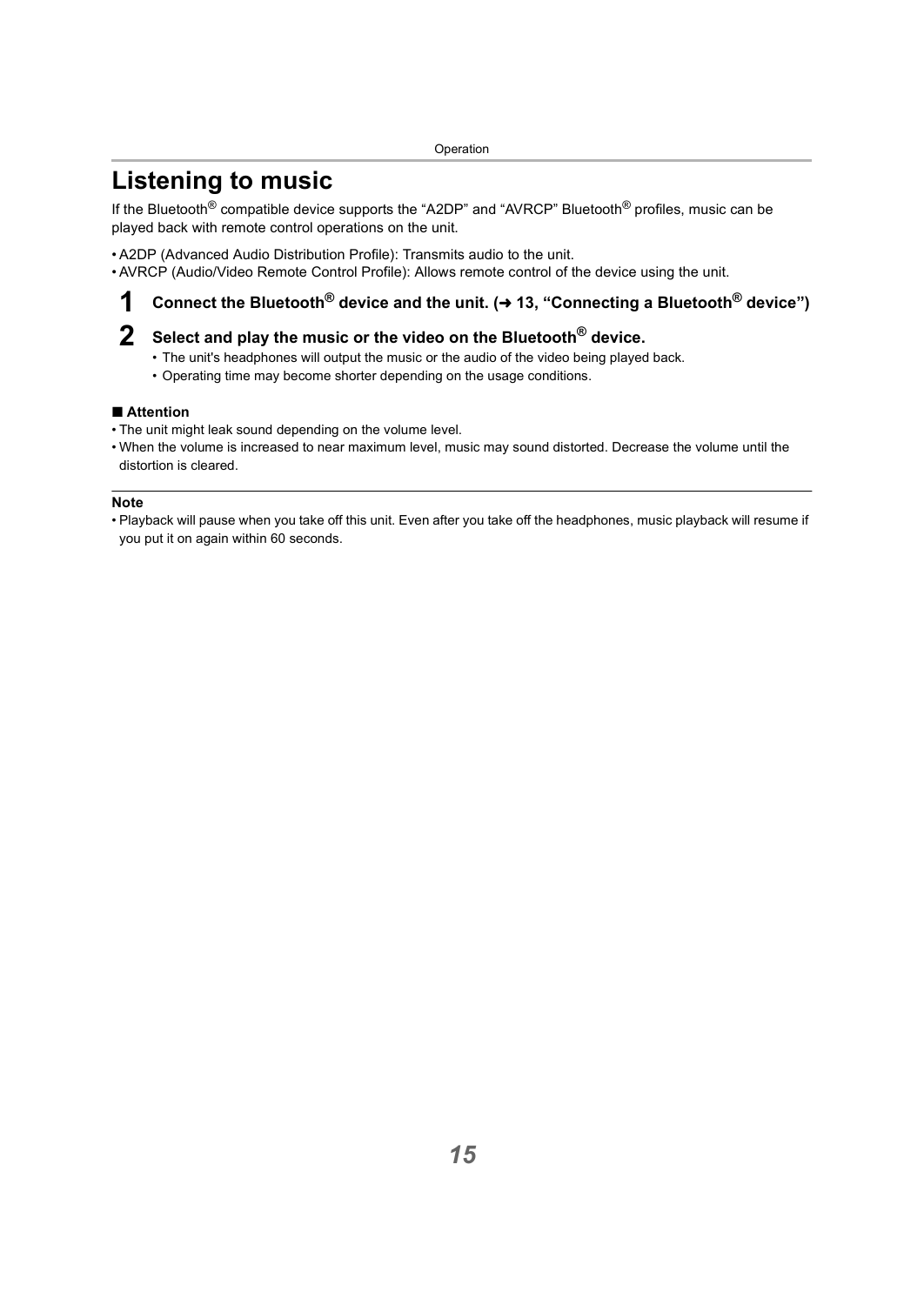### <span id="page-15-0"></span>**Remote controlling**

You can control the Bluetooth<sup>®</sup> device using the unit.

• Depending on the Bluetooth® device or the app, even if you press buttons on the unit, some functions may not respond or may operate differently from the descriptions below.

#### **(Operation example)**

#### **Right (R) side**



| <b>Function</b>                          | <b>Operation</b>                                                                                    |  |
|------------------------------------------|-----------------------------------------------------------------------------------------------------|--|
| Play / Pause                             | Press the Multi function button. ( $\bullet$ ).                                                     |  |
| Increase the volume                      | Press $[+]$ ( <b>B</b> ).<br>• Press and hold [+] to continuously increase the<br>volume.           |  |
| Decrease the volume                      | Press $[-]$ ( $\bigcirc$ ).<br>$\cdot$ Press and hold $[-]$ to continuously decrease the<br>volume. |  |
| Forward to the start of next<br>track    | Press the Multi function button twice quickly.                                                      |  |
| Return to the start of<br>current track* | Press the Multi function button three times<br>quickly.                                             |  |
| <b>Fast forward</b>                      | Press the Multi function button twice quickly; hold<br>the second press.                            |  |
| <b>Fast rewind</b>                       | Press the Multi function button three times<br>quickly; hold the third press.                       |  |

Depending on the Bluetooth<sup>®</sup> device or app, this may return you to the previous track.

#### **Note**

• A beep sounds to indicate that you have pressed to reach either the maximum or minimum volume level.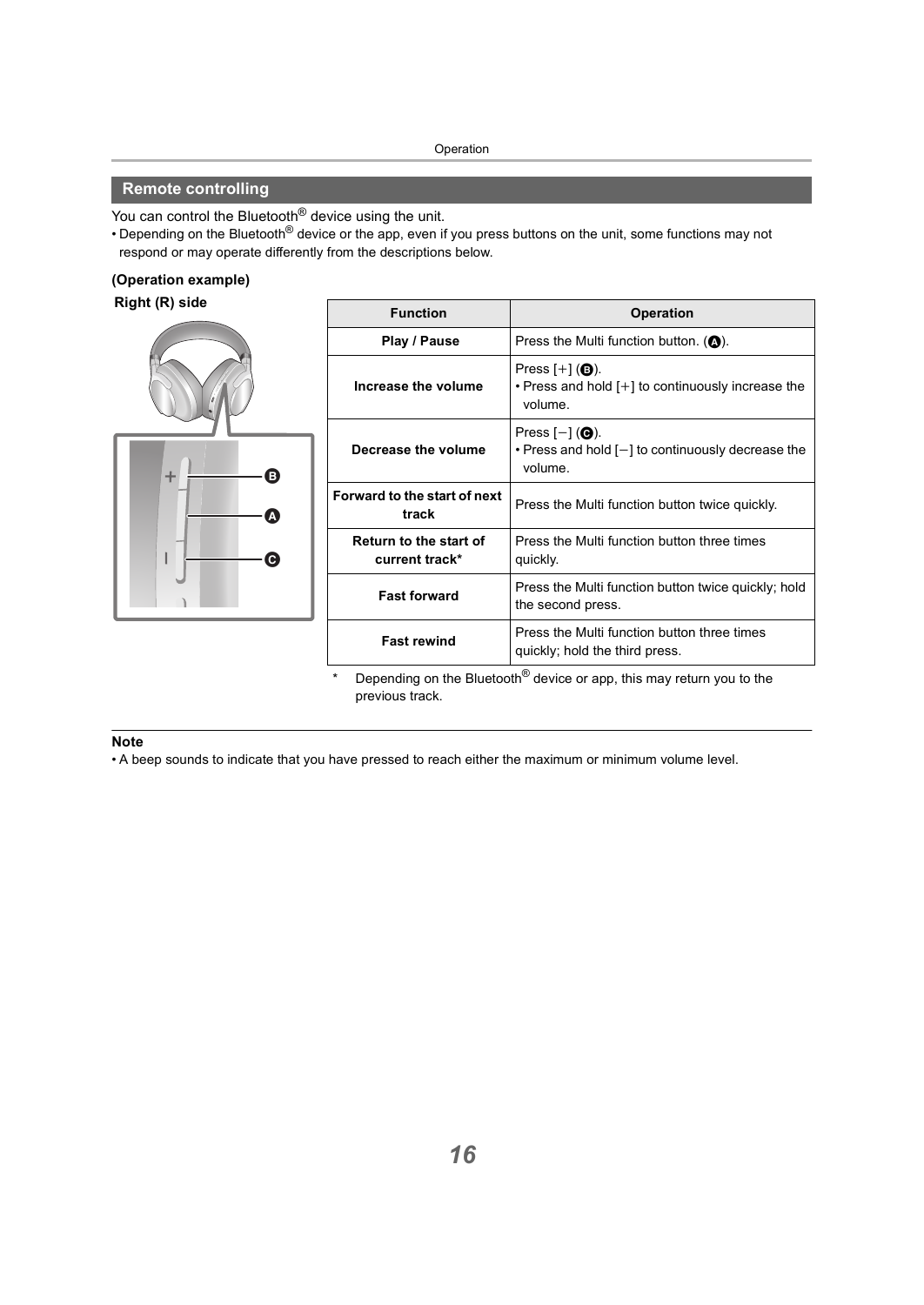## <span id="page-16-0"></span>**Making a phone call**

With Bluetooth<sup>®</sup> enabled phones (cell phones or smartphones) that support the "HSP" or "HFP" Bluetooth<sup>®</sup> profile, you can use the unit for phone calls.

• HSP (Headset Profile):

This profile can be used to receive monaural sounds and establish two-way communication using the microphone on the unit.

• HFP (Hands-Free Profile):

In addition to the HSP functions, this profile has the incoming and outgoing calls function.

(This unit does not have a function that allows you to make phone calls independently of a Bluetooth<sup>®</sup> enabled phone.)

## **1** Connect the Bluetooth<sup>®</sup> device and the unit. (→ 13, "Connecting a Bluetooth<sup>®</sup> device")

### **Press the Multi function button (** $\odot$ **) on the unit and answer the incoming call.**

- During an incoming call, ringtone will sound from the unit and the LED indicator will blink.
- (HFP only) To reject the incoming call, press and hold the Multi function button for 2 seconds.
- If you answer a call using your iOS device, it may not be routed to EAH-A800 automatically. In this case, please review the instruction accessed by the QR code below.





## **3 Start talking.**

- To mute the voice during a call, press the Multi function button twice quickly. (To cancel muting, press the Multi function button twice quickly again while muting.)
- To switch the noise level of the other party during a call, press the Multi function button 3 times quickly. Voices will be easier to hear when you reduce the audio noise from the other party. This function is effective in reducing the noise heard from continuous sources (ventilation fans, etc.) in the vicinity of the other party.
- The volume can be adjusted during a phone call. For setting instructions, see page [16](#page-15-0).

### **4 Press and hold the Multi function button to end the phone call.**

• A beep will sound.

- There may be instances when hands free setting needs to be done on the Bluetooth<sup>®</sup> enabled phone.
- Depending on the Bluetooth<sup>®</sup> enabled phone, you may hear incoming and outgoing call ringtones of the phone from the unit.
- You can have the Bluetooth<sup>®</sup> enabled phone make phone calls by using the microphone of the unit and an app of the Bluetooth<sup>®</sup> enabled phone. ( $\rightarrow$  [19, "Activating voice functions"\)](#page-18-2)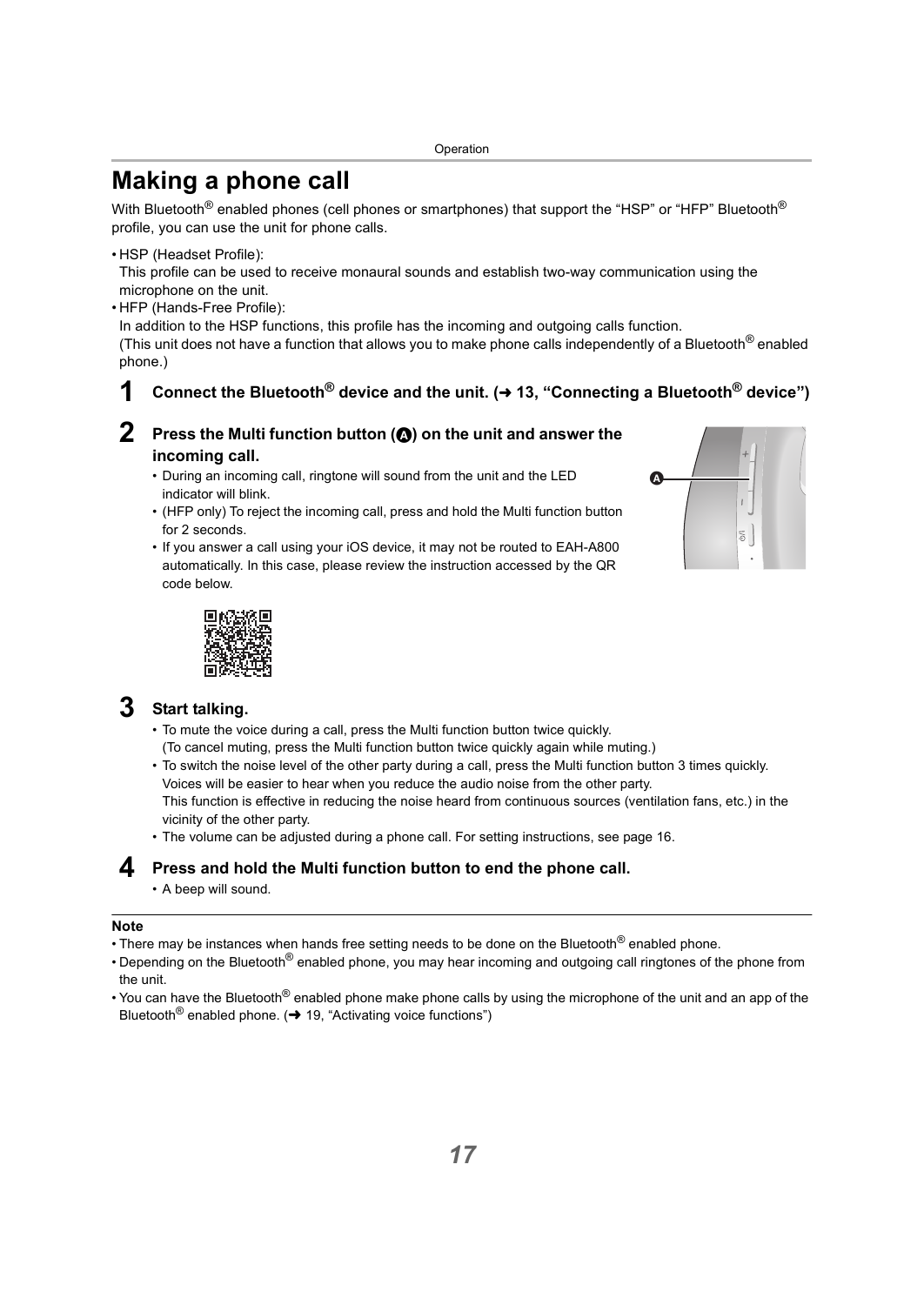## <span id="page-17-0"></span>**Using the external sound control**

The external sound control function switches between Noise cancelling and Ambient sound.

## **1** While wearing this unit, touch the touch sensor ( $\odot$ ) **twice quickly.**

• The mode is switched each time you touch the touch sensor twice quickly. (A guidance message will notify you of the mode you switched to.)





- The default level setting is "Noise cancelling".
- When the "Technics Audio Connect" app is used, you can set to "OFF".

### **2 Adjust the volume of the playback device.**

#### ∫ **Noise cancelling**

Reduces the sounds (noise) you can hear from outside.

- Noise cancelling can be optimized with the "Technics Audio Connect" app. Adjust it beforehand to achieve the best condition.
- While using the noise cancelling function, a very small amount of noise which is generated from the circuit that reduces noise may be heard, but this is normal and not indicative of any trouble. (This very-low-level noise may be heard in quiet places or in the blank parts between tracks.)

#### ∫ **Ambient sound**

You can hear ambient sound through the microphones embedded in this unit while enjoying music.

#### **Note**

• You can change the functions assigned to the touch sensors on the "Technics Audio Connect" app (free of charge). (Customization of touch sensor)  $($   $\rightarrow$  [12\)](#page-11-0)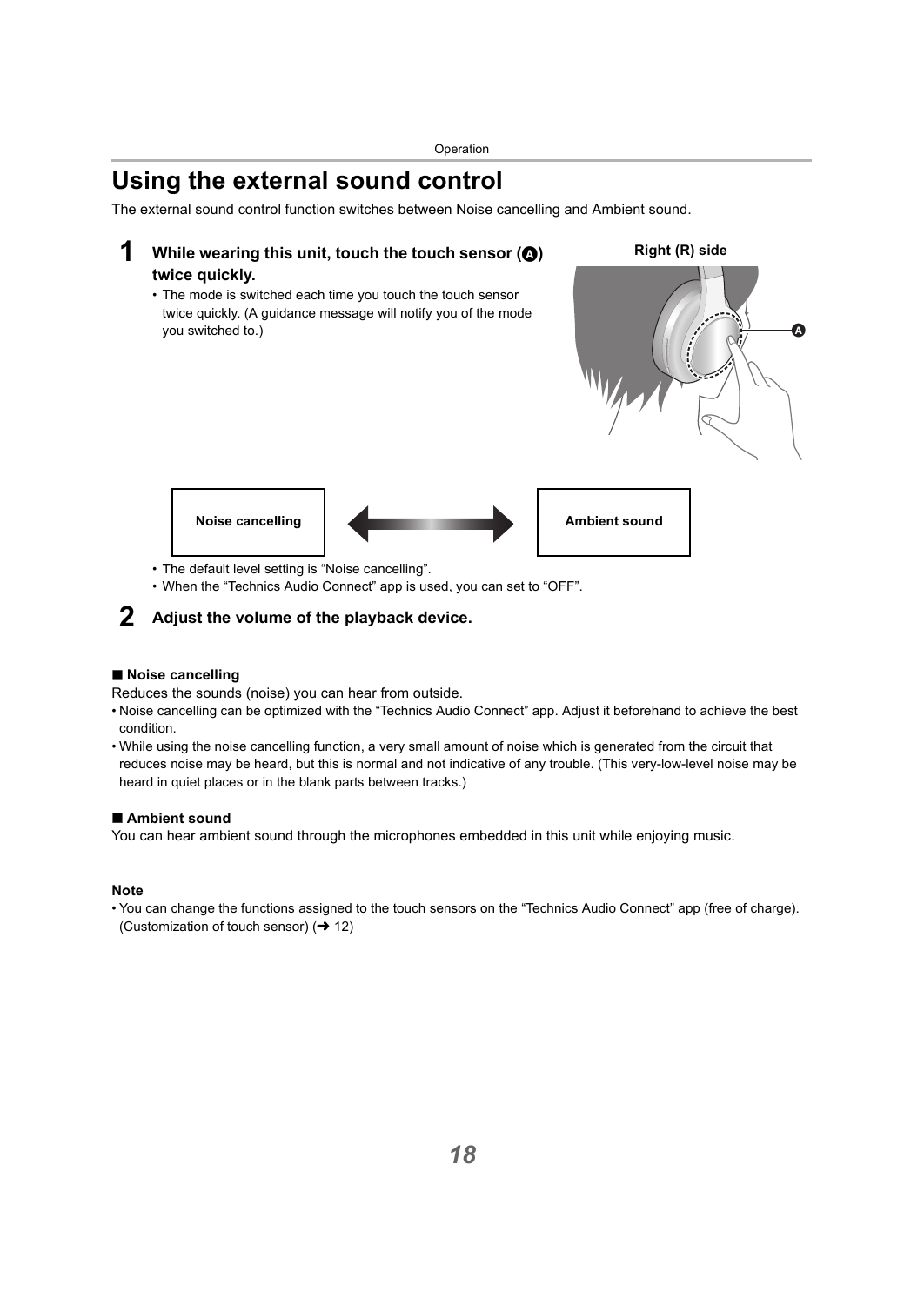## <span id="page-18-0"></span>**Useful functions**

#### <span id="page-18-1"></span>**Using the app "Technics Audio Connect"**

By creating a Bluetooth<sup>®</sup> connection with a smartphone installed with the "Technics Audio Connect" app (free of charge), you can enjoy a wide variety of features, such as changing the settings on this unit.  $(\rightarrow 12)$  $(\rightarrow 12)$ 

#### <span id="page-18-2"></span>**Activating voice functions**

You can use the Multi function button on this unit to activate the voice functions (Amazon Alexa, Siri etc.) on your smartphone or similar device.

- **1 Connect the Bluetooth® device and the unit. (**<sup>l</sup> **[13, "Connecting a Bluetooth® device"\)](#page-12-0)**
- **2 Press and hold the Multi function button until the voice function is activated.**
	- The voice assistant function on the Bluetooth $^{\circledR}$  device is activated.

#### **Note**

• For details about voice function commands, refer to the operating instructions for the Bluetooth<sup>®</sup> device.

• The voice function may not work depending on the smartphone, etc., specifications and the app version.

#### **After doing Step 1 above, complete the setup below to use Amazon Alexa as your voice assistant.**

- 1 In the "Technics Audio Connect" app, select Amazon Alexa as your voice assistant.
- 2 Follow the on-screen instructions to operate.
	- After signing into Amazon, you will need to add headphones in the device setup.
- Install the latest version of the Amazon Alexa app.
- Alexa is not available in all languages and countries. Alexa features and functionality may vary by location.
- For more details, refer to the manuals or similar support materials of the apps.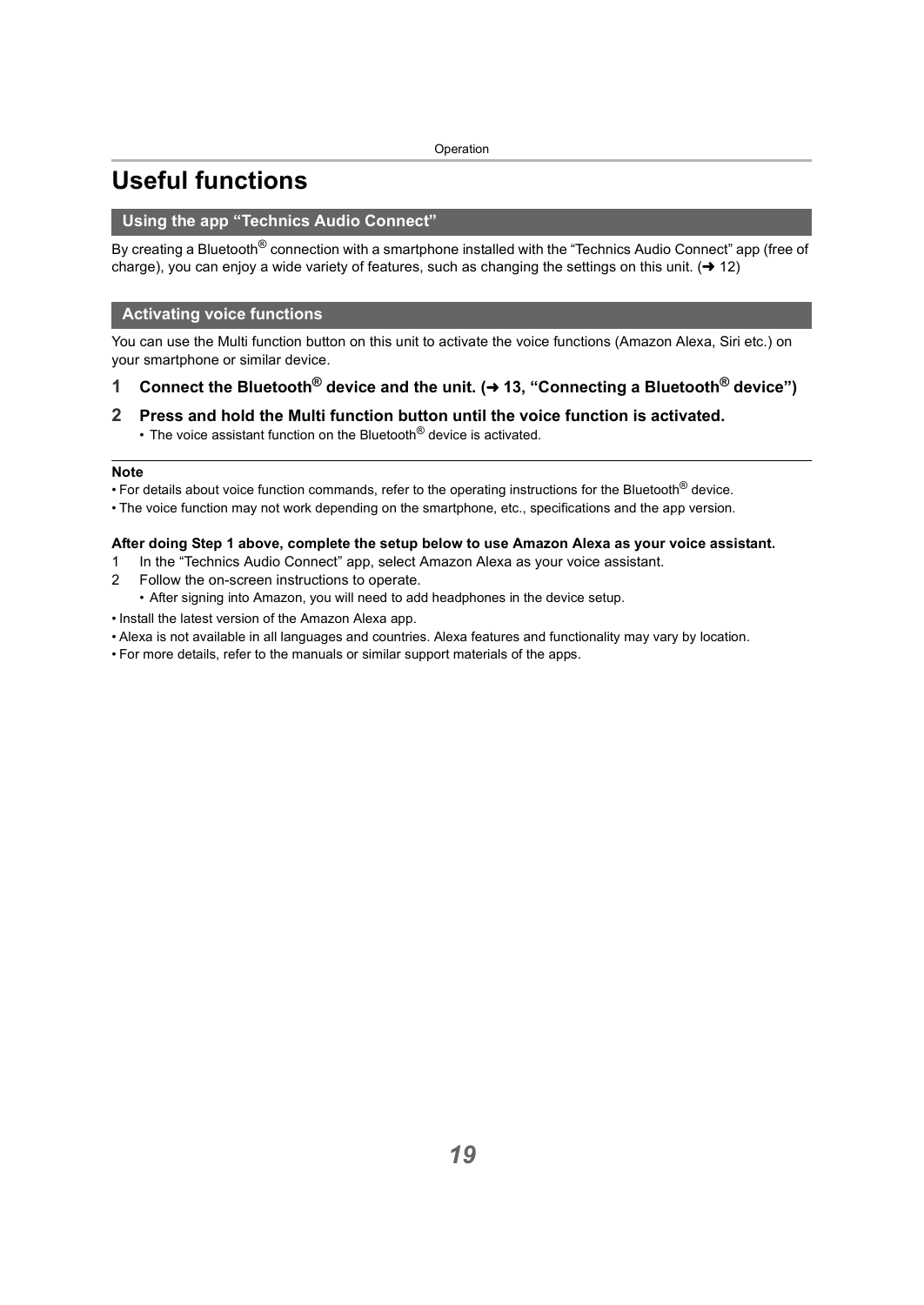#### <span id="page-19-0"></span>**Creating multi-point connections**

A maximum of two Bluetooth<sup>®</sup> devices can be connected at the same time. The default setting is "OFF".

• When the "Technics Audio Connect" app is used, you can set to "ON".

For information about the connection and registration of Bluetooth<sup>®</sup> devices and the unit (→ 13, **["Connecting a Bluetooth](#page-12-0)® device")**

- **1 Pair this unit with each of the Bluetooth® devices.**
- **2 Connect the first Bluetooth® device and the unit.**
- **3 Connect the second Bluetooth® device and the unit.**

#### **Note**

- For more details, including more specific setup instructions, refer to the operating instructions for the Bluetooth<sup>®</sup> devices.
- This may not work with some apps and software.
- LDAC cannot be played back when this function is ON.

#### <span id="page-19-1"></span>**Battery level notification**

- When the unit is turned off, an English guidance message will be heard indicating the battery level.
- When the battery level starts to run low, the blinking LED indicator will turn from blue to red, and as it drops further, you will be notified by one beep every 1 minute.\* When the battery runs out, a tone and a guidance message will be heard and the power will turn off.
	- If you press  $[\bigcirc/II]$  twice quickly, an English guidance message will be heard and you can check the battery level.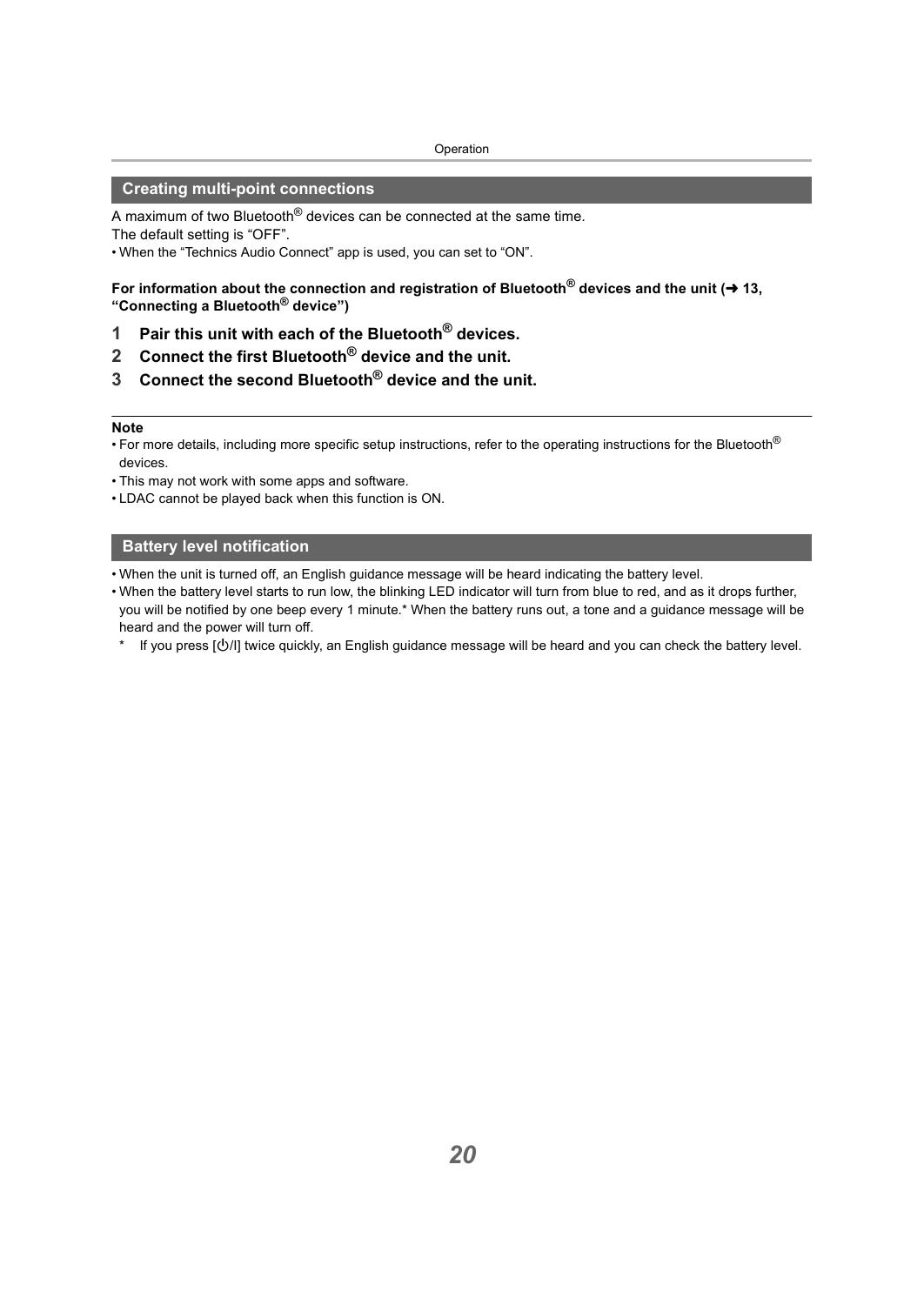### <span id="page-20-0"></span>**Using the detachable cord (supplied)**

While the power is turned off or the battery has no remaining charge, this unit can be used as normal headphones by connecting the detachable cord (supplied).

- Before connecting the detachable cord (supplied), lower the volume on the connected device.
- If you connect the detachable cord (supplied) when connected via Bluetooth®, the Bluetooth® connection will be lost.
- The Multi function button does not work even while the unit is turned on.
- Noise may occur due to dirt on the plug. Clean the plug with a soft dry cloth if this occurs.
- Do not use any other detachable cords except the supplied one.
- ∫ **To connect to an airplane audio system**
- **1 Connect the unit and the detachable cord (supplied). (**A**)**
- **2 Connect the input plug (**B**) of the detachable**  cord (supplied) to the airplane adaptor (supplied) ( $\Theta$ ).
- **3 Connect the airplane adaptor to the in-airplane audio system. (**D**)**

#### **Note**

• The airplane adaptor may not fit the jacks in some in-airplane audio systems.

#### <span id="page-20-1"></span>**Resetting the unit**

This unit can be reset when all operations are rejected. To reset the unit, press and hold [O/l] for 10 seconds or more. All the previous operations will be canceled. (The pairing device information will not be deleted.) • The unit cannot be reset immediately after turning on the power of the unit. Wait about 30 seconds.

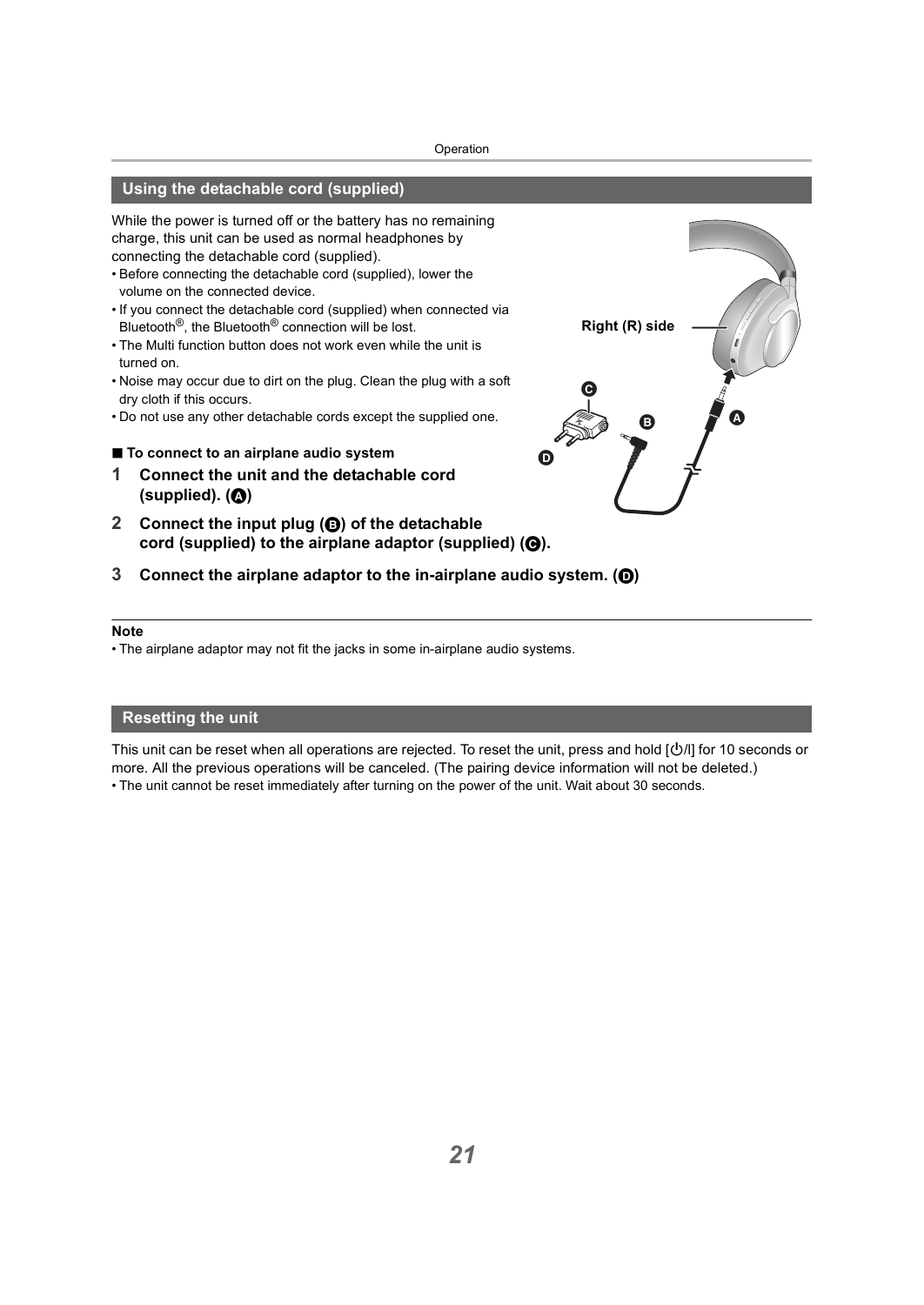## <span id="page-21-1"></span><span id="page-21-0"></span>**Restoring to the factory settings**

When you want to delete all pairing device information, etc. in this unit, you can restore this unit to the factory settings (original settings upon purchase).

## **1** While the power is turned off, press and hold  $[\bigcirc\!/\!\!/]$  for at least 7 seconds until the LED **indicator lights alternately in blue and red.**

**2 Release your finger from**  $\lfloor \frac{(\cdot)}{(\cdot)} \rfloor$ **.<br><b>3** Press and hold  $\lceil \frac{(\cdot)}{(\cdot)} \rceil \rceil$  and  $\lceil +1 \rceil \rceil \rceil$ 

## **3 Press and hold [**Í**/l] and [**i**] for at least 5 seconds.**

• The default settings will be restored after the LED indicator (blue) blinks fast and the unit turns off.

### ∫ **Attention**

- When pairing a device again, delete the registering information (Device: "EAH-A800") from the Bluetooth® device's menu, and register this unit with the Bluetooth<sup>®</sup> device again. ( $\rightarrow$  [13\)](#page-12-1)
- Some setting values, such as the language settings for voice prompts and Amazon Alexa, are kept.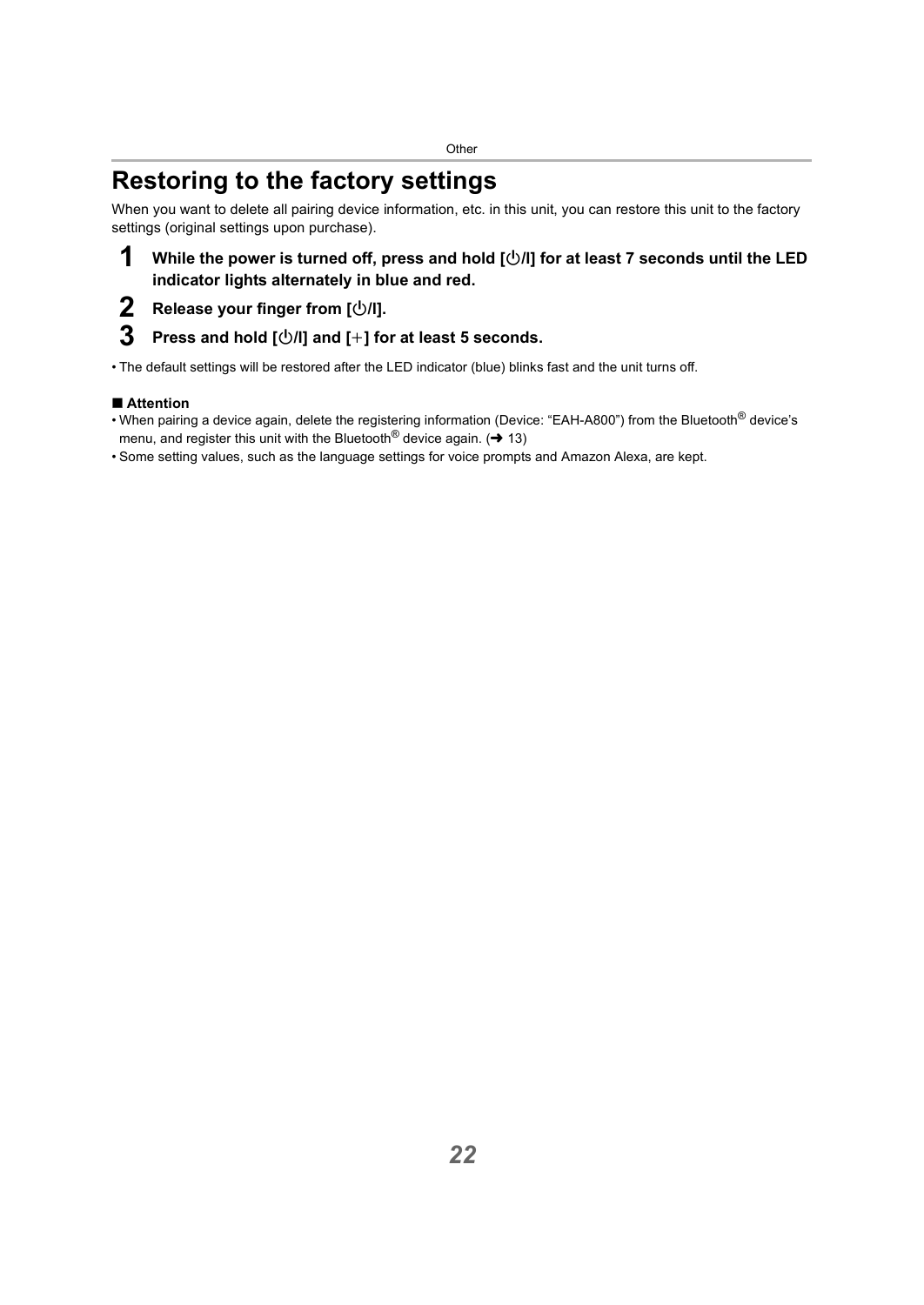## <span id="page-22-0"></span>**Copyright, etc.**

The Bluetooth<sup>®</sup> word mark and logos are registered trademarks owned by Bluetooth SIG, Inc. and any use of such marks by Panasonic Corporation is under license.

Other trademarks and trade names are those of their respective owners.

Apple, the Apple logo and Siri are trademarks of Apple Inc., registered in the U.S. and other countries. App Store is a service mark of Apple Inc.

Google, Android, Google Play, and other related marks and logos are trademarks of Google LLC.

Amazon, Alexa and all related logos are trademarks of Amazon.com, Inc. or its affiliates.

LDAC and LDAC logo are trademarks of Sony Corporation.



Other system names and product names appearing in this document are in general the registered trademarks or trademarks of the respective developer companies. Note that the ™ mark and <sup>®</sup> mark do not appear in this document.

This product incorporates the open source software other than the software licensed under the GPL V2.0 and/or LGPL V2.1. The software categorized as above are distributed in the hope that it will be useful, but WITHOUT ANY WARRANTY, without even the implied warranty of MERCHANTABILITY or FITNESS FOR A PARTICULAR PURPOSE. Please refer to the detailed terms and conditions thereof shown at the following web page.

https://panasonic.jp/support/global/cs/audio/download/index.html

This unit complies with the "High Resolution Audio" standard of the Japan Audio Society.

- To enjoy wireless high-resolution quality (sound quality certified by the High-Res Audio Wireless logo), use a playback device with the High-Res Audio Wireless logo and set the Bluetooth<sup>®</sup> sound quality setting to sound quality priority mode / LDAC 990 kbps.
- In modes other than the above (connection priority mode, etc.), playback may not be possible with high resolution quality.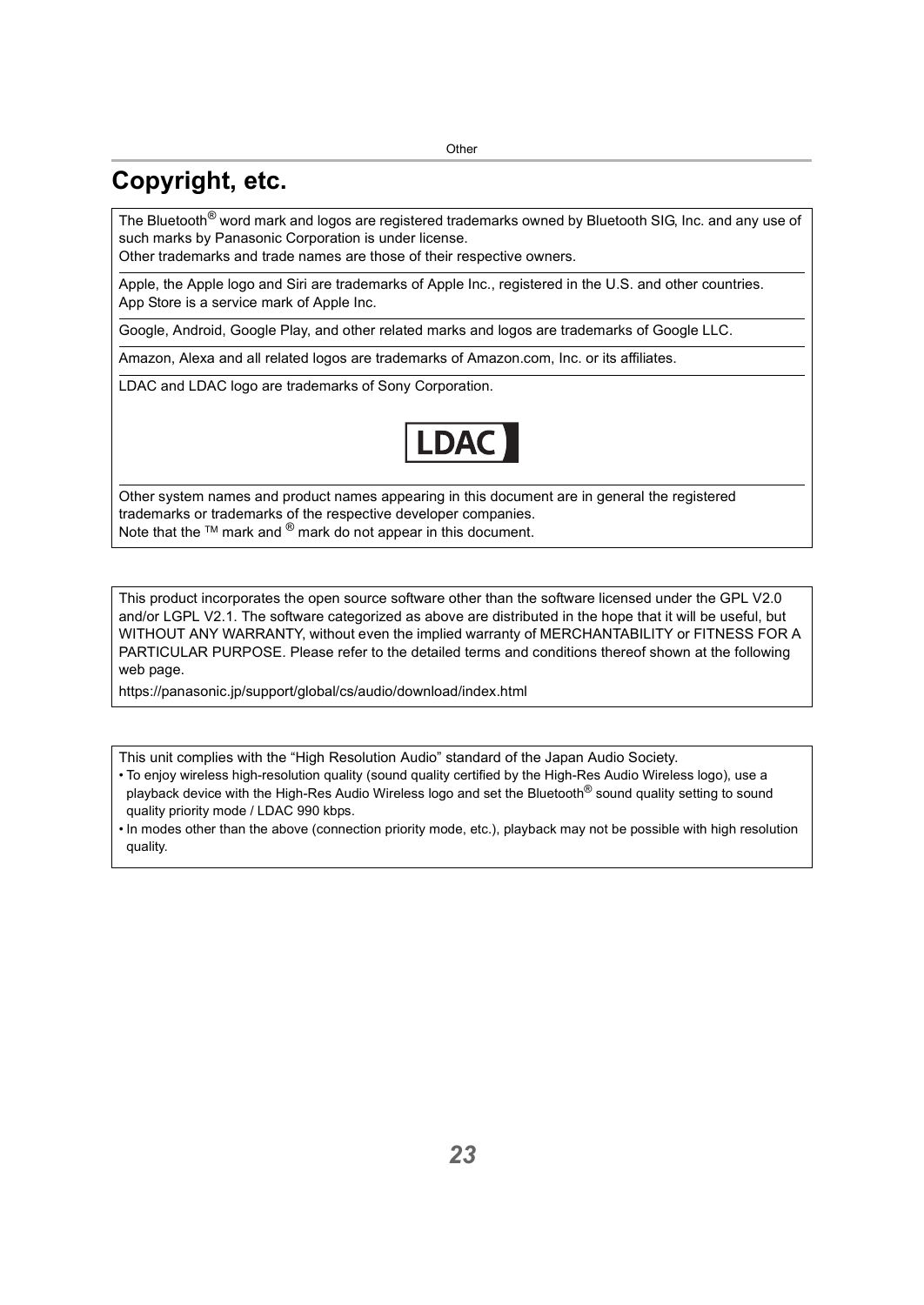## <span id="page-23-0"></span>**Troubleshooting**

Before requesting service, make the following checks. If you are in doubt about some of the check points, or if the remedies indicated in the chart do not solve the problem, refer to "Customer Services Directory" on "Safety Instructions" if you reside in the U.S.A., or refer to "CONTACT INFORMATION" on "Safety Instructions" if you reside in Canada, or consult your dealer for instructions.

#### <span id="page-23-1"></span>**Sound and audio volume**

#### **No sound.**

- Make sure that the unit and the Bluetooth<sup>®</sup> device are connected correctly. ( $\rightarrow$  [13\)](#page-12-0)
- Check if music is playing on the Bluetooth<sup>®</sup> device.
- Make sure that the unit is turned on and the volume is not set too low.
- Pair and connect the Bluetooth<sup>®</sup> device and the unit again. ( $\rightarrow$  [13\)](#page-12-0)
- Check if the Bluetooth<sup>®</sup> compatible device supports "A2DP" profile. For details on profiles, see ["Listening to music"](#page-14-1)  $\rightarrow$  [15\).](#page-14-1) Also refer to the operating manual for the Bluetooth<sup>®</sup> compatible device.

#### **Low volume.**

- Increase the volume of the unit.  $( \rightarrow 16)$  $( \rightarrow 16)$
- Increase the volume on the Bluetooth<sup>®</sup> device.

#### **Sound from the device is cut off. / Too much noise. / Sound quality is bad.**

- Sound may be disrupted if signals are blocked. Do not fully cover this unit with the palm of your hand, etc.
- The device may be out of the 10 m (33 ft) communication range. Move the device closer to this unit.
- Remove any obstacle between this unit and the device.
- Switch off any wireless LAN device when not in use.

## <span id="page-23-2"></span>**Bluetooth® device connection**

#### **The device cannot be connected.**

- You can pair a maximum of 10 Bluetooth<sup>®</sup> devices with this unit. When you pair a device after the maximum has been exceeded, previous devices are overwritten. To use overwritten devices again, do the pairing again.
- Delete the pairing information for this unit from the Bluetooth<sup>®</sup> device, then pair them again. ( $\rightarrow$  [13\)](#page-12-0)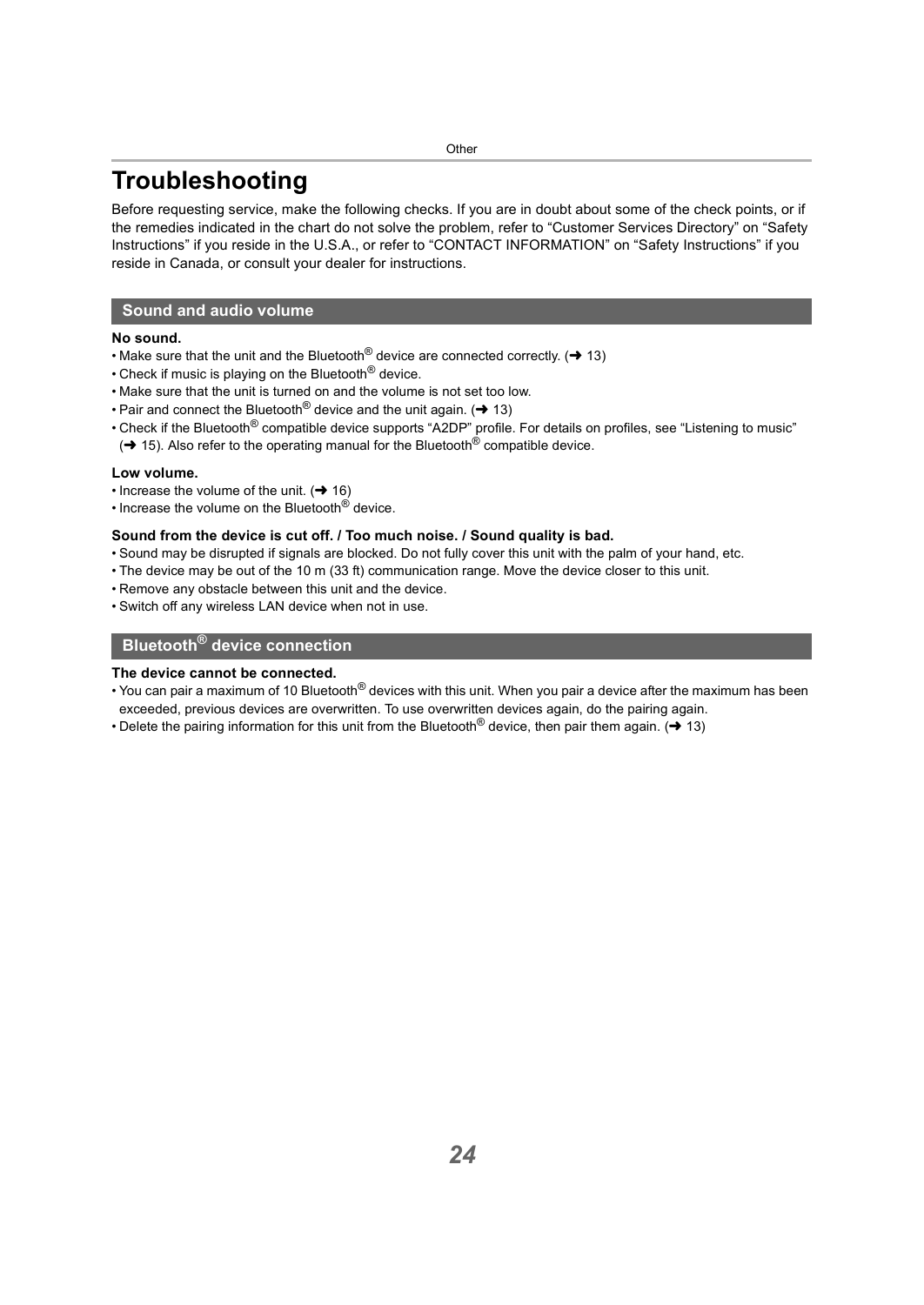#### <span id="page-24-0"></span>**Phone Calls**

#### **You cannot hear the person on the other end of the call.**

- Make sure that the unit and the Bluetooth<sup>®</sup> enabled phone are turned on.
- Check if the unit and the Bluetooth<sup>®</sup> enabled phone are connected.  $($   $\rightarrow$  [13\)](#page-12-0)
- If the volume of the other person's voice is too low, increase the volume of both the unit and the Bluetooth<sup>®</sup> enabled phone.

#### **Cannot make a phone call.**

- Check if the Bluetooth<sup>®</sup> compatible device supports "HSP" or "HFP" profile. For details on profiles, see "Listening to [music"](#page-14-1) ( $\rightarrow$  [15\)](#page-14-1) and ["Making a phone call"](#page-16-0) ( $\rightarrow$  [17\)](#page-16-0). Also refer to the operating manual for the Bluetooth<sup>®</sup> enabled phone.
- Check the audio settings on the Bluetooth<sup>®</sup> compatible telephone, and if the setting does not allow communication with this unit, change the setting.  $(\rightarrow 13)$  $(\rightarrow 13)$

#### <span id="page-24-1"></span>**General**

#### **The unit does not respond.**

• This unit can be reset when all operations are rejected. To reset the unit, press and hold [O/l] for 10 seconds or more.  $\left(\rightarrow 21\right)$ 

#### **Amazon Alexa is not responding.**

- Make sure that the Amazon Alexa app is activated.
- Make sure that the voice assistant is set to Amazon Alexa.
- Make sure that data communication is enabled on the mobile device.
- Make sure that the device is paired with the Amazon Alexa app.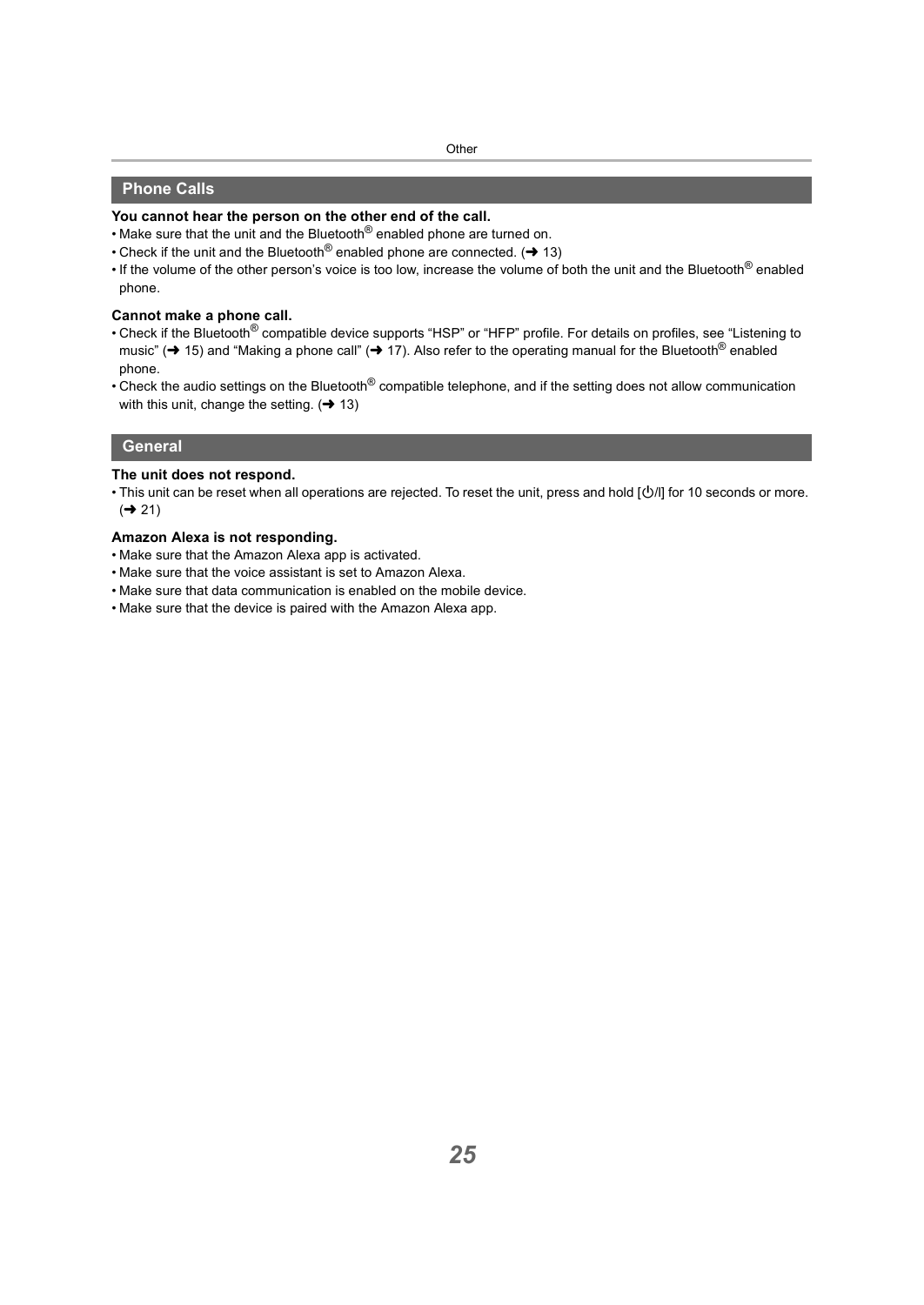#### <span id="page-25-0"></span>**Power supply and charging**

#### **Cannot charge the unit. / The LED indicator does not light during charging. / Charging takes longer.**

- Is the USB charging cord connected firmly to the USB terminal of the AC adaptor?  $(\rightarrow 10)$  $(\rightarrow 10)$
- Make sure to charge in a room temperature between 10 °C and 35 °C (50 °F to 95 °F).
- Make sure the computer is turned on and is not on standby or sleep mode.
- Is the USB port you are currently using working properly? If your AC adaptor has other USB ports, unplug the connector from its current port and plug it into one of the other ports.
- If the measures mentioned above are not applicable, unplug the USB charging cord and plug it in again.
- It takes approx. 3 hours to charge the battery from empty to full.
- If the charge time and operating time become shortened, the battery may have run down. (Number of charging times of the installed battery: Approximately 500)
- The LED indicator lights in red when charging is in progress. When charging is completed, the LED indicator will go out.

#### **The power does not turn on. / The power turns off.**

- Is the unit being charged? The power cannot be turned ON during charging.  $(\rightarrow 10)$  $(\rightarrow 10)$
- The battery is low when the LED indicator is blinking in red. Charge the unit.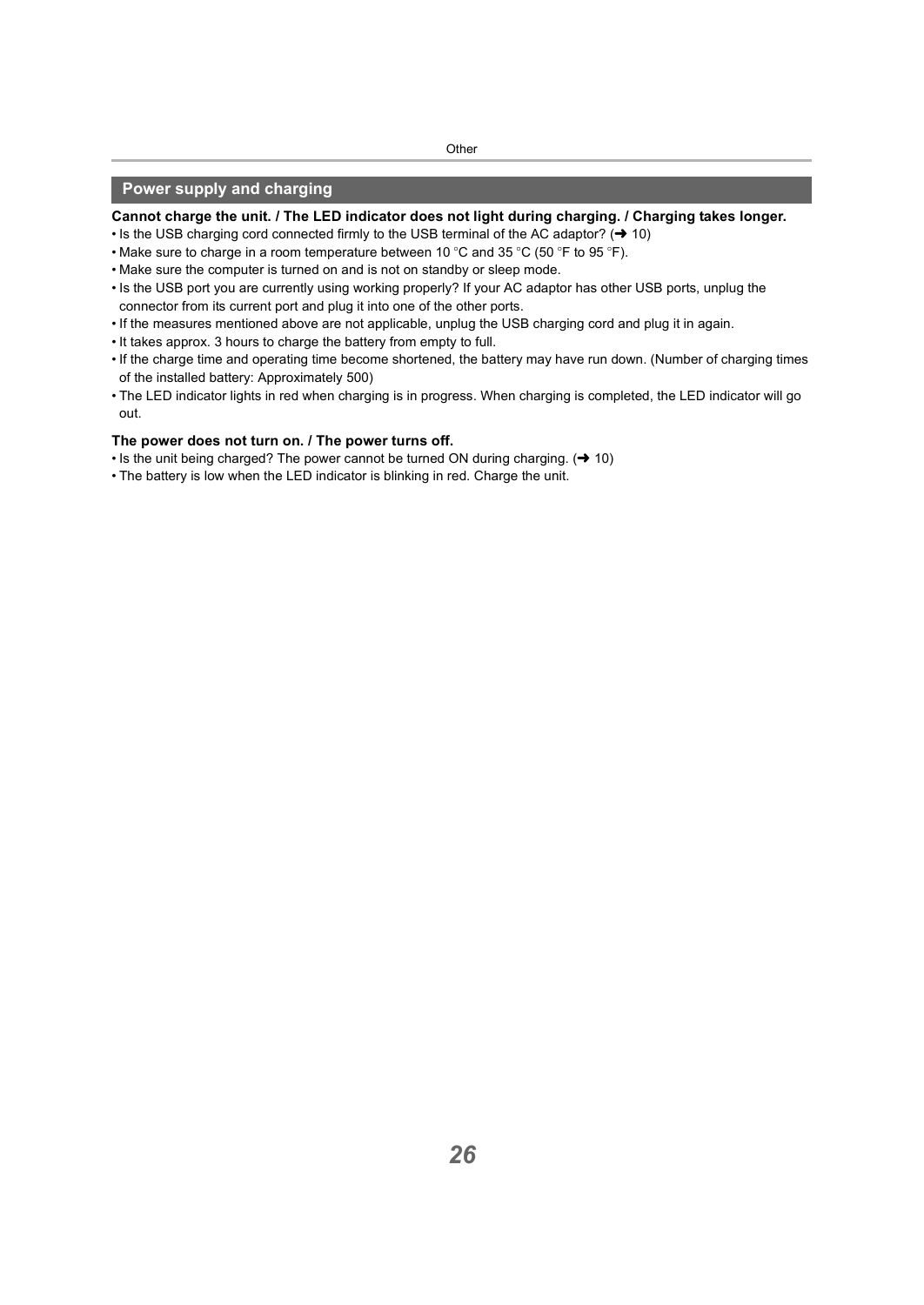## <span id="page-26-0"></span>**Storage of the unit**

Fold the unit as shown below when storing it in the carrying case.

- If the USB charging cord or the detachable cord (supplied) is connected, disconnect it from the unit.
- Do not rotate the housing forcibly over the rotation limit.



- **1 Store the sliders.**
- **2 Rotate the housing on either side by approx. 90° (@) to fold it toward the headband side (**B**).**
- **3 Rotate the other housing by approx. 90° (** $\Theta$ **).**
- **4 Store the unit in the carrying case.**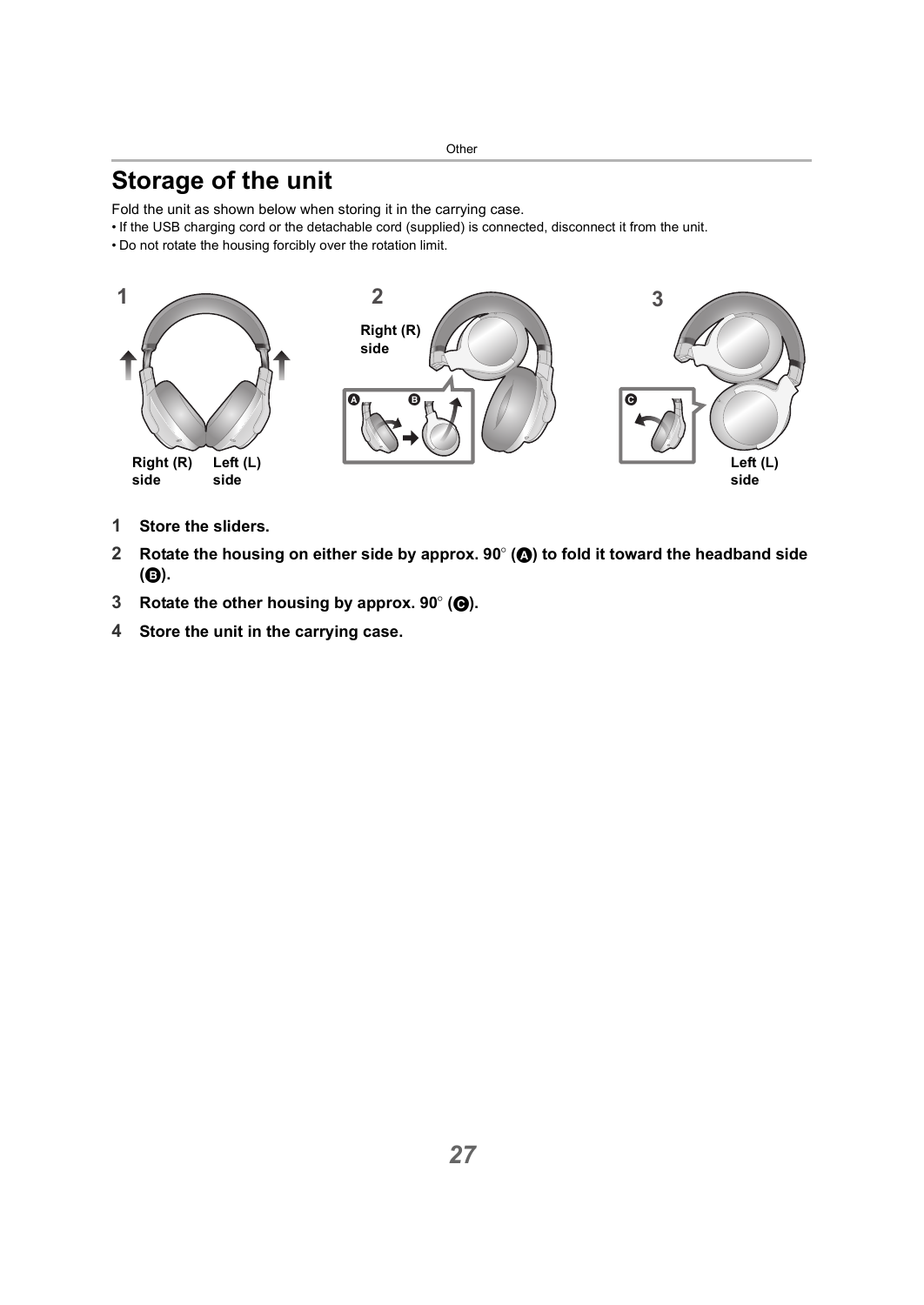## <span id="page-27-0"></span>**Specifications**

∫ **General**

| Power supply                                | DC 5 V, 1200 mA                                                                                                                                                                                                                                                                                   |
|---------------------------------------------|---------------------------------------------------------------------------------------------------------------------------------------------------------------------------------------------------------------------------------------------------------------------------------------------------|
| <b>Built-in battery</b>                     | 3.7 V, Lithium polymer                                                                                                                                                                                                                                                                            |
| Operating time <sup>*1</sup>                | Approx. 50 hours (Noise cancelling: ON, AAC)<br>Approx. 60 hours (Noise cancelling: OFF, AAC)<br>Approx. 50 hours (Noise cancelling: ON, SBC)<br>Approx. 60 hours (Noise cancelling: OFF, SBC)<br>Approx. 40 hours (Noise cancelling: ON, LDAC)<br>Approx. 50 hours (Noise cancelling: OFF, LDAC) |
| Call time <sup>*1</sup>                     | Approx. 30 hours (Noise cancelling: ON)                                                                                                                                                                                                                                                           |
| <b>Waiting Time<sup>*1</sup></b>            | Approx. 60 hours<br>(Noise cancelling: ON, Auto power off does not work)<br>Approx. 120 hours<br>(Noise cancelling: OFF, Auto power off does not work)                                                                                                                                            |
| Quick charge Operating time*1               | 15 min. charge,<br>10 hours playback (Noise cancelling: ON, AAC)                                                                                                                                                                                                                                  |
| Charging time <sup>*2</sup> (25 °C (77 °F)) | Approx. 3.0 hours<br>(Using the power source 1200 mA or higher)                                                                                                                                                                                                                                   |
| Charging temperature range                  | 10 °C to 35 °C (50 °F to 95 °F)                                                                                                                                                                                                                                                                   |
| Operating temperature range                 | 0 °C to 40 °C (32 °F to 104 °F)                                                                                                                                                                                                                                                                   |
| Operating humidity range                    | 35 %RH to 80 %RH (no condensation)                                                                                                                                                                                                                                                                |
| Mass (Weight)                               | Approx. 298 $g$ (10.5 oz) (without cord)                                                                                                                                                                                                                                                          |

\*1 It may be shorter depending on the operating conditions.

\*2 The time required to charge the battery from empty to full.

## ∫ **Bluetooth® section**

| Bluetooth <sup>®</sup> system specification<br>Ver. 5.2<br>Wireless equipment classification<br>Class 1<br>8 dBm<br><b>Max RF Power</b><br>2402 MHz to 2480 MHz<br><b>Frequency band</b><br>A2DP, AVRCP, HSP, HFP<br><b>Supported profiles</b><br>SBC, AAC, LDAC<br>Supported codec |  |
|-------------------------------------------------------------------------------------------------------------------------------------------------------------------------------------------------------------------------------------------------------------------------------------|--|
|                                                                                                                                                                                                                                                                                     |  |
|                                                                                                                                                                                                                                                                                     |  |
|                                                                                                                                                                                                                                                                                     |  |
|                                                                                                                                                                                                                                                                                     |  |
|                                                                                                                                                                                                                                                                                     |  |
|                                                                                                                                                                                                                                                                                     |  |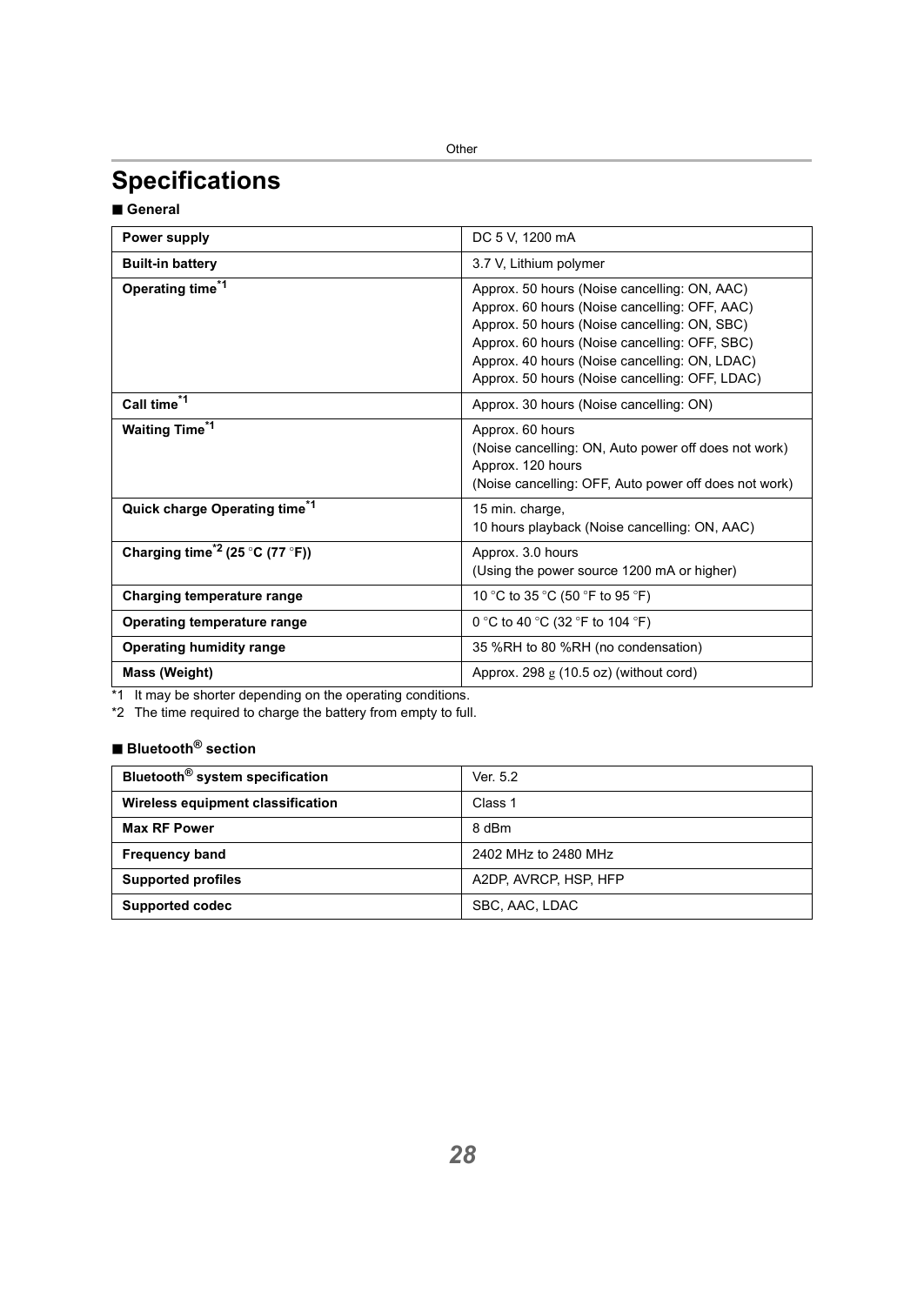#### ∫ **Headphone section**

| <b>Driver units</b>                    | 40 mm (1 $^{9}$ / <sub>16</sub> in) |
|----------------------------------------|-------------------------------------|
| Impedance                              | $34\Omega$                          |
| <b>Frequency response</b> <sup>3</sup> | 4 Hz to 40 kHz                      |
| <b>Microphone</b>                      | Monaural, MEMS Mic                  |
| <b>Charging terminal</b>               | USB Type-C Shape                    |
|                                        |                                     |

\*3 When the power is ON

#### ∫ **Accessory section**

| USB charging cord<br>(Input Plug: USB Type-A Shape,<br>Output Plug: USB Type-C Shape) | Approx. 0.5 m (1.6 ft) |
|---------------------------------------------------------------------------------------|------------------------|
| Detachable cord                                                                       | Approx. 1.0 m (3.3 ft) |

• Specifications are subject to change without notice.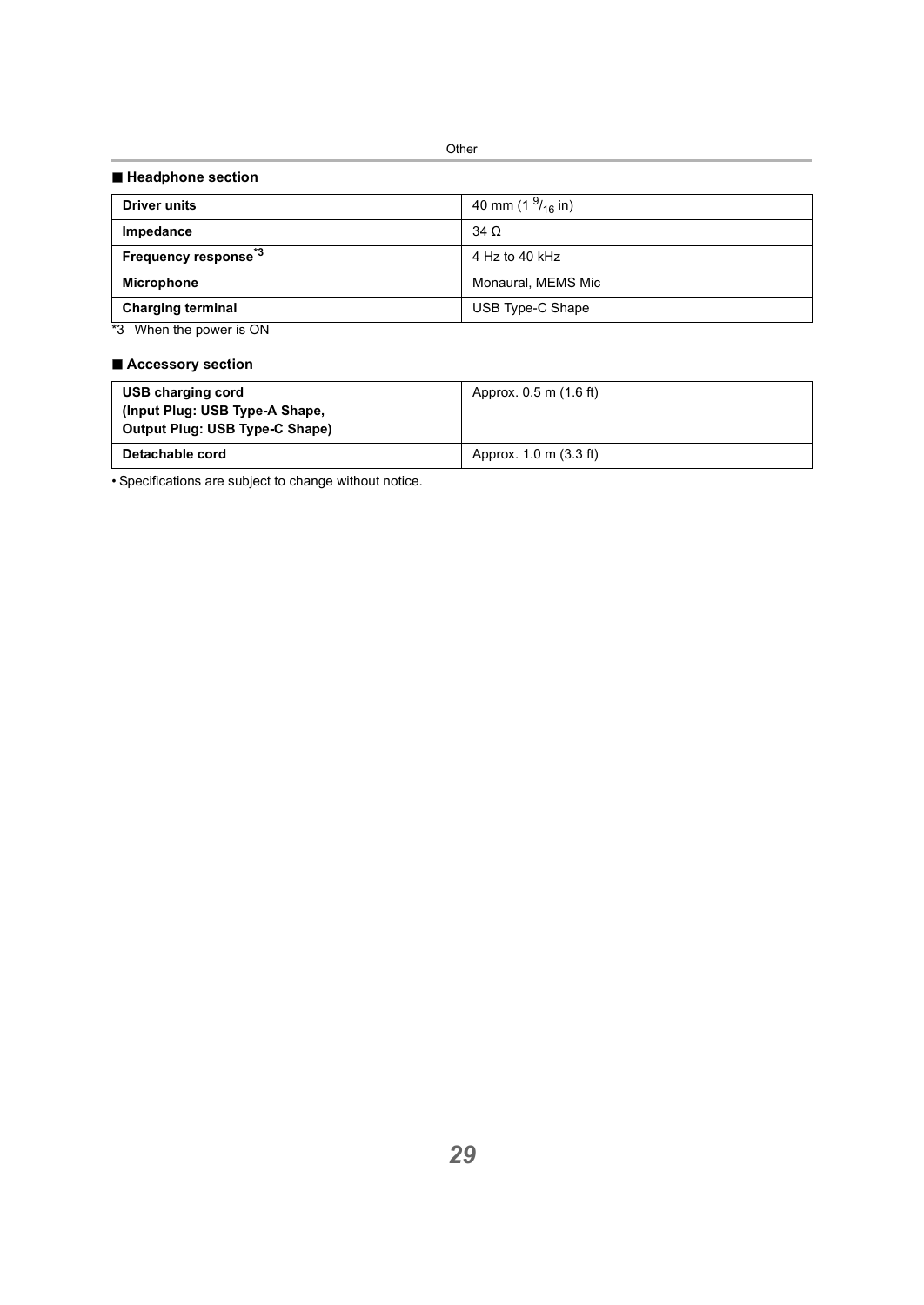## <span id="page-29-0"></span>**To remove the battery when disposing of this unit**

**The following instructions are not intended for repairing purposes but for the disposal of this unit. This unit is not restorable once disassembled.**

**• When disposing of this unit, take out the battery installed in this unit and recycle it.**

- Disassemble after the battery runs out.
- Keep disassembled parts out of reach of children.

#### **Regarding the handling of used battery**

- Insulate the terminals with adhesive tape or similar material.
- Do not disassemble.



- **1 Remove the left ear pad.**
- **2 Remove the sealing sponges (**D**) and remove the 5 screws.**
- **3 Remove the part <b>A** in step 2.
- **4 Disconnect the connector (**B**), and peel off the tape fixing the battery in place, remove**  the battery (**@**).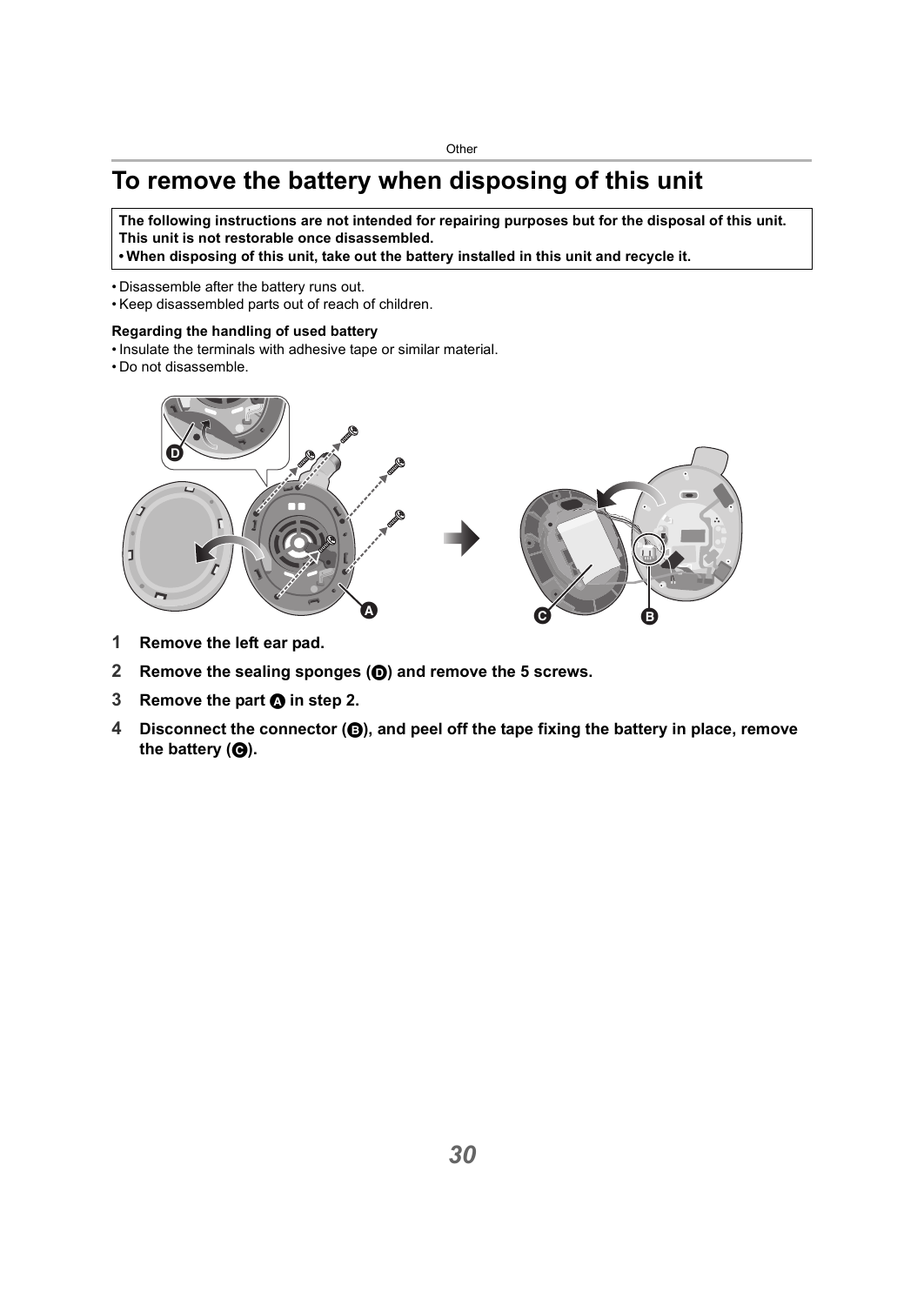| Declaration of Conformity (DoC)                                                                                 |                 |               |
|-----------------------------------------------------------------------------------------------------------------|-----------------|---------------|
| Hereby, "Panasonic Corporation" declares that this product is in compliance with the essential requirements and |                 |               |
| other relevant provisions of Directive 2014/53/EU.                                                              |                 |               |
| Customers can download a copy of the original DoC to our RE products from our DoC server:                       |                 |               |
| http://www.ptc.panasonic.eu                                                                                     |                 |               |
| Contact to Authorised Representative:                                                                           |                 |               |
| Panasonic Marketing Europe GmbH,                                                                                |                 |               |
| Panasonic Testing Centre, Winsbergring 15, 22525 Hamburg, Germany                                               |                 |               |
|                                                                                                                 |                 | Maximum power |
| Type of wireless                                                                                                | Frequency band  | (dBm e.i.r.p) |
| Bluetooth <sup>®</sup>                                                                                          | 2402 - 2480 MHz | 14 dBm        |
|                                                                                                                 |                 |               |

#### **Declaration of Conformity for Radio Equipment in UK**

Panasonic Corporation declares that the radio equipment type (Model Numbers are referred in the Operating Instructions) is in compliance with The Radio Equipment Regulations 2017. The full text of the UK declaration of conformity is available at the following internet address: https://www.ptc.panasonic.eu/compliance-documents

Contact in the UK : Panasonic Testing Centre on behalf of Panasonic UK,

a branch of Panasonic Marketing Europe GmbH (Importer),

Maxis 2, Western Road, Bracknell, Berkshire, RG12 1RT

#### **Disposal of Old Equipment and Batteries Only for European Union and countries with recycling systems**



These symbols on the products, packaging, and/or accompanying documents mean that used electrical and electronic products and batteries must not be mixed with general household waste. For proper treatment, recovery and recycling of old products and used batteries, please take them to applicable collection points in accordance with your national legislation.

By disposing of them correctly, you will help to save valuable resources and prevent any potential negative effects on human health and the environment.

For more information about collection and recycling, please contact your local authority. Penalties may be applicable for incorrect disposal of this waste, in accordance with national legislation.



#### **(Note for the battery symbol (bottom symbol)):**

This symbol might be used in combination with a chemical symbol. In this case it complies with the requirement set by the Directive for the chemical involved.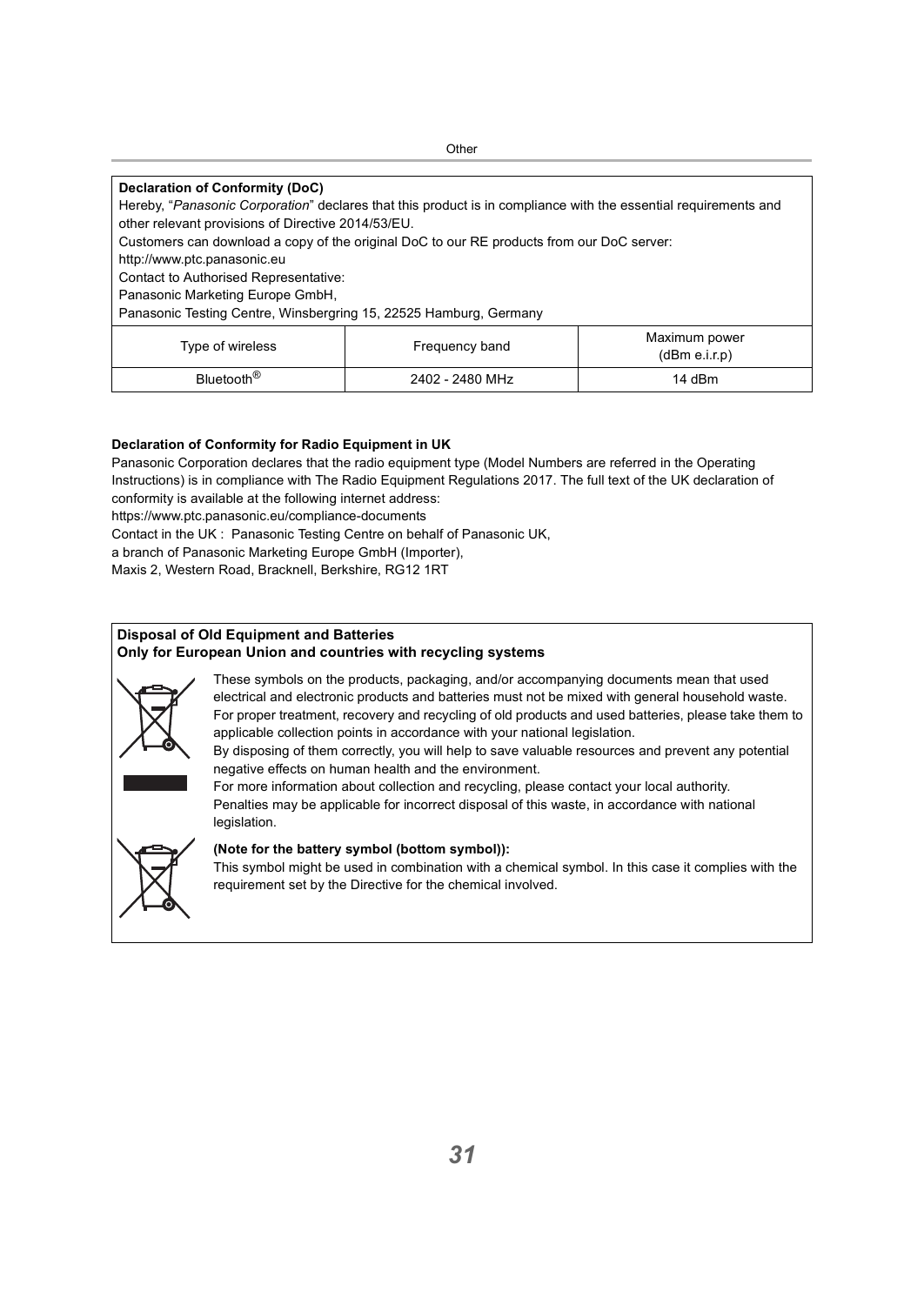## <span id="page-31-0"></span>**Useful information (Only for Latin American countries)**

#### **Customer Service**

## **Customer Service Directory**

**Obtain products information and operative assistant; localize the closer distributor or Service Center; buy spare parts and accessories by our Web Site to Latin America or calling our Contact Center:**

| <b>COUNTRY</b>    | <b>WEB SITE</b>                              | <b>CONTACT CENTER</b>          |
|-------------------|----------------------------------------------|--------------------------------|
| Panama            | www.panasonic.com/pa/soporte/                | 800-7262                       |
| Colombia          | www.panasonic.com/co/soporte/                | 01-8000-947262                 |
| Ecuador           | www.panasonic.com/pa/soporte/                | 1-800-726276                   |
| <b>Costa Rica</b> | www.panasonic.com/pa/soporte/                | 800-7262737                    |
| El Salvador       | www.panasonic.com/pa/soporte/                | 800-7262                       |
| Guatemala         | www.panasonic.com/pa/soporte/                | 1-801-811-7262                 |
| Uruguay           | www.panasonic.com/pa/soporte/                | 0-800-7262                     |
| Paraguay          | www.panasonic.com/pa/soporte/                | <b>Web Site</b>                |
| Chile             | www.panasonic.com/cl/soporte/                | 800-390-602<br>022-797-5000    |
| Peru              | www.panasonic.com/pe/soporte/                | 0800-00726                     |
| Venezuela         | www.panasonic.com/pa/soporte/                | <b>Web Site</b>                |
| <b>Mexico</b>     | www.panasonic.com/mx/soporte/                | 800-847-7262<br>55-5000-1200   |
| Argentina         |                                              | 0800-333-7262<br>0810-321-7262 |
|                   | Dominican Rep. www.panasonic.com/pa/soporte/ | 809-200-8000                   |

**For Caribbean countries that speak English please enter this web site in order to find information of our products and operative assistant: www.panasonic.com/caribbean**